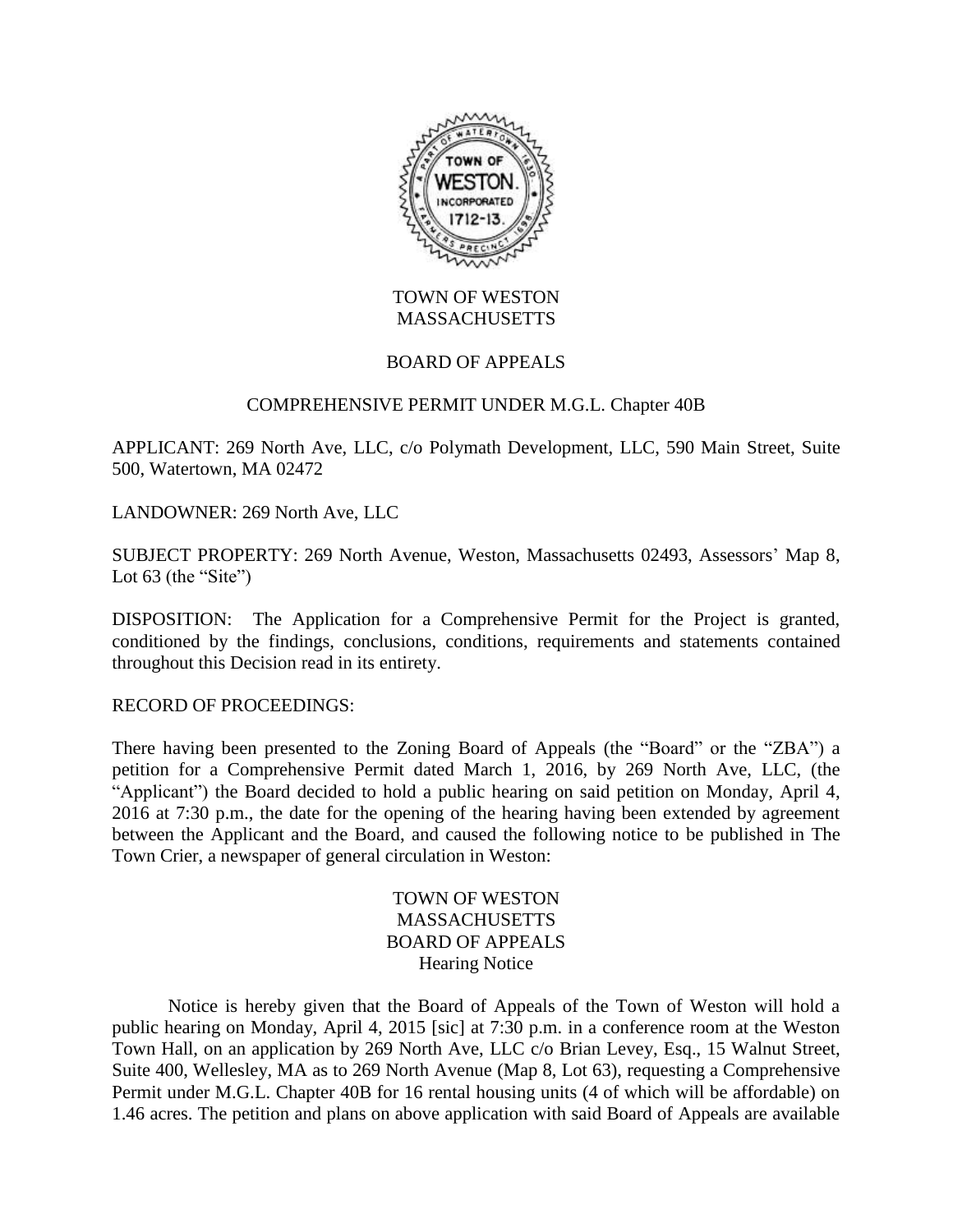for public inspection in the office of the Board of Appeals on Monday through Friday, from 9 A.M. to 4:30 P.M. or on the Town website.

> Board of Appeals of the Town of Weston By: Winifred I. Li, Chair

The Board also mailed the foregoing notice postage prepaid to the parties in interest deemed by the Assessors Office to be all of the persons affected by said petition as they appear on the most recent tax list, Board of Appeals Members Li, Carlson, and Larocque, plus the Planning Boards of Lincoln, Natick, Newton, Waltham, Wayland and Wellesley.

On March 8, 2016, the Board of Appeals issued a letter to the Board of Selectmen, Board of Health, Building Inspector, Conservation Commission, Historical Commission, Housing Partnership, Planning Board, and Engineering, Fire and Police Departments, requesting them to consider and comment on the petition and plans.

Pursuant to the foregoing notice (and subject to the agreement extending the date for the opening of the hearing noted above), the Board of Appeals opened a public hearing on Monday, April 4, 2016 at 7:30 P.M. in the Weston Town Hall. The following members were present for all of the public hearing sessions listed in Section IV, below:

Winifred I. Li, Chair Jane Fisher Carlson, Acting Secretary Stephen J. Larocque

## BACKGROUND

The development project proposed under this Comprehensive Permit application (the "Project") is comprised of sixteen (16) rental units, four (4) of which will be restricted as affordable units ("Affordable Units") for low or moderate income persons or families as required under the terms of the Comprehensive Permit Guidelines issued by the Massachusetts Department of Housing and Community Development ("DHCD"). The rental units, as most recently designed, are to be housed in five (5) buildings: two (2) buildings fronting on North Avenue, and three (3) townhouse-style buildings in the middle of the Site. North Avenue (MA Route 117) is one of Weston's major roadways, and the Project is located approximately 0.9 miles from the Kendal Green commuter rail station and 0.3 miles from the Hastings commuter rail stop.

- I. The Applicant submitted to the Board the following plans and materials as prepared by the Applicant and its consultants, as revised through March 20, 2017, (herein collectively know as the "Plan of Record"):
	- A. 269 North Avenue Drawing List, prepared by Doyle Engineering, Inc. 14 Spring Street, Waltham, MA 02451 ("DEI")
		- 1. Cover
		- 2. Drawing No. C0.00 "Existing Conditions," dated12.09.15, most recently revised 01.19.17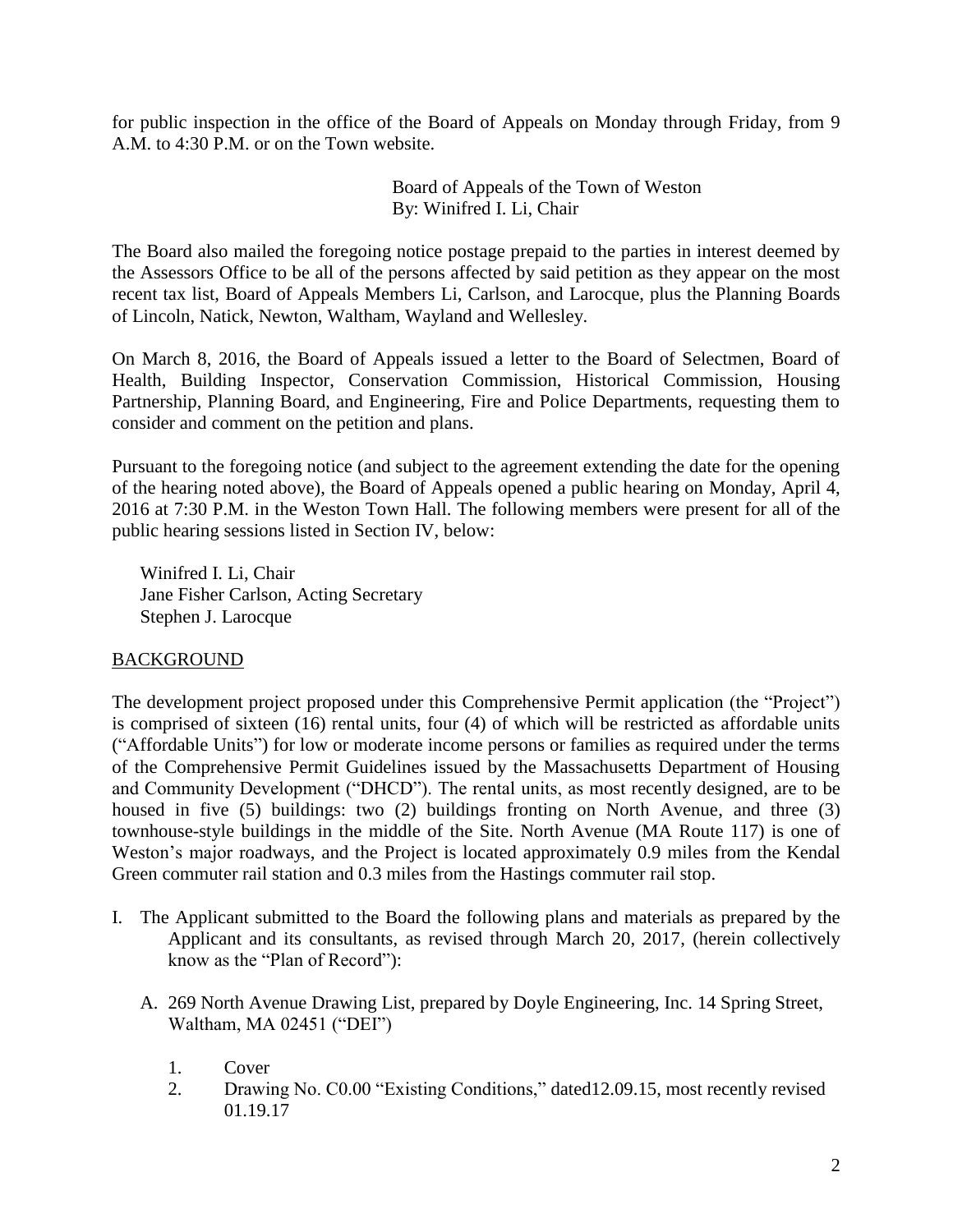- 3. Drawing No. C1.00 "Site Preparation," dated 12.09.15, most recently revised 01.19.17
- 4. Drawing No. C2.00 "Site Layout Plan," most recently revised 01.19.17
- 5. Drawing No. C3.00 "Grading and Drainage Plan," dated 12.09.15, most recently revised 01.19.17
- 6. Drawing No. C4.00 "Utilities," dated 12.09.15, most recently revised 01.19.17
- 7. Drawing No. C5.00 "Details," dated 12.09.15, most recently revised 01.19.17
- 8. Drawing No. C5.10 "Details," dated 12.09.15, most recently revised 01.19.17
- 9. Drawing No. C6.00 "Vehicle Access Plan," dated 12.09.15, most recently revised 9.23.16
- 10. Drawing No. L-1.00 "Landscape Screening Plan," prepared by Terraink, 7 Central Street, Arlington, MA, dated 10.1.15, most recently revised 12.28.16
- 11. Drawing EX-1 "Building Setbacks and Offsite Trees," most recently revised 12.28.16
- 12. Drawing No. LL-1.0 Landscape Lighting Plan, prepared by Karen Sebastian, LCC, dated October 1, 2016, most recently revised November14, 2016
- 13. Drawing No. A.N.G., "Average Natural Grade," dated January 11, 2017 and accompanying calculations for Buildings A, B, C, D, and E
- B. 269 North Avenue, Weston Massachusetts List of Drawings, prepared by The MZO Group, 92 Montvale Ave., Stoneham, MA 02180, Andrew T. Azlewski, AIA
	- 1. Sheet S-1 "Architect's Site Plan," dated September 23, 2016, most recently revised 3/20/17 (date entered by hand)
	- 2. Sheet A-1 "Apartment House A Design Inspiration," dated January 28, 2016, most recently revised 1/18/17
	- 3. Sheet A-2 "Apartment House A Elevation," dated January 28, 2016, most recently revised 1/18/17
	- 4. Sheet A-3 "Apartment House A Elevations," dated January 28, 2016, most recently revised 1/18/17
	- 5. Sheet A-4 "Apartment House A Elevation & Section," dated January 28, 2016, most recently revised 1/18/17
	- 6. Sheet A-5 "Apartment House A Floor Plans," dated January 28, 2016, most recently revised 1/18/17
	- 7. Sheet B-1 "Apartment House B Design Inspiration," dated January 28, 2016, most recently revised 1/18/17
	- 8. Sheet B-2 "Apartment House B Elevations," dated January 28, 2016, most recently revised 1/18/17
	- 9. Sheet B-3 "Apartment House B Elevations," dated January 28, 2016, most recently revised 1/18/17
	- 10. Sheet B-4 "Apartment House B Elevation & Section," dated January 28, 2016, most recently revised 1/18/17
	- 11. Sheet B-5 "Apartment House B Floor Plans," dated January 28, 2016, most recently revised 1/18/17
	- 12. Sheet C-1 "Town Homes Design Inspiration," dated January 28, 2016, most recently revised 1/18/17
	- 13. Sheet C-2 "Town Homes C Elevations," most recently revised 1/18/17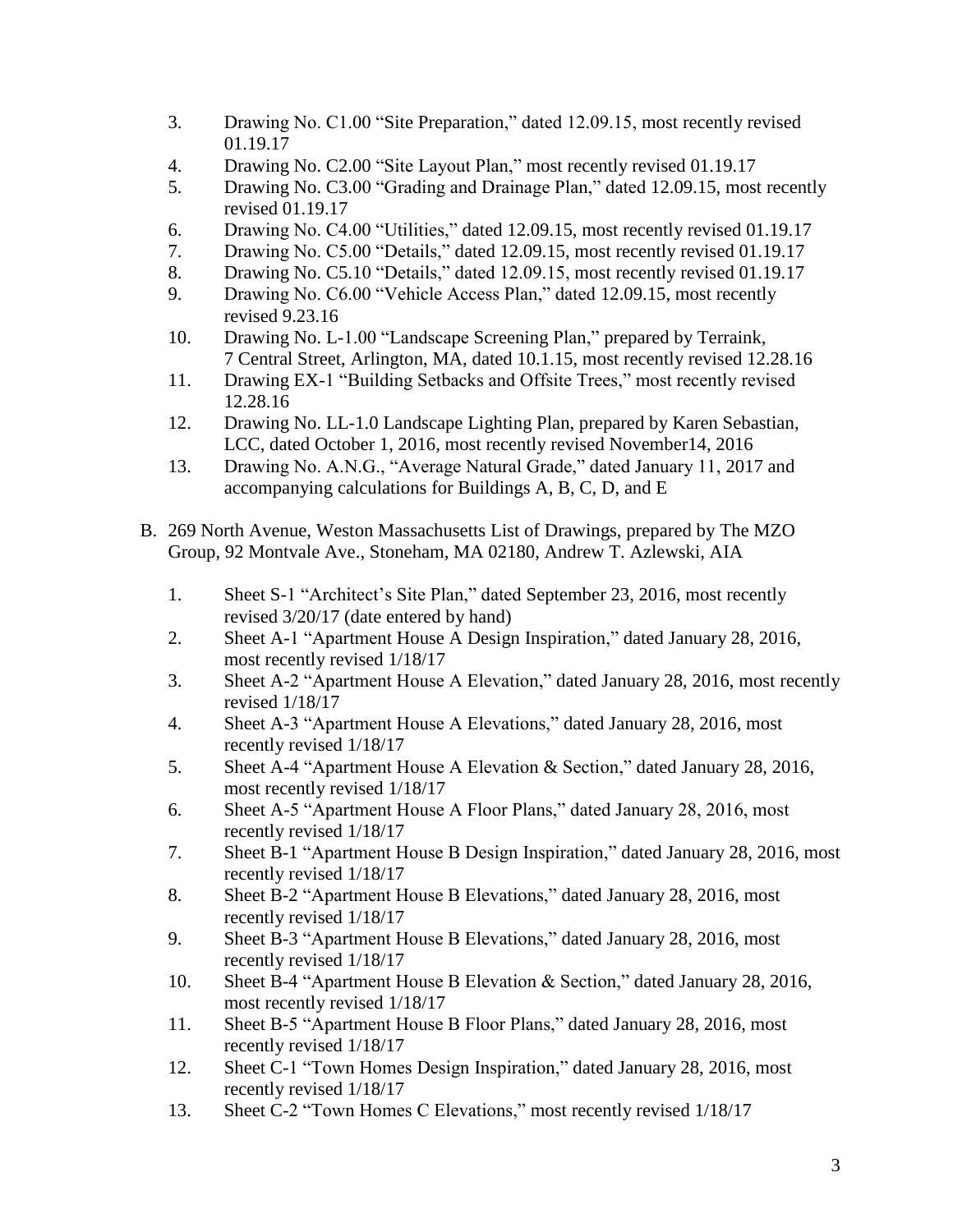- 14. Sheet C-3 "Town Homes C Elevations & Section," most recently revised 1/18/17
- 15. Sheet C-4 "Town Homes C Floor Plans," most recently revised 1/18/17
- 16. Sheet C-5 "Town Homes C Floor Plans," most recently revised 1/18/17
- 17. Sheet D-1 "Town Homes D Elevations," most recently revised 1/18/17
- 18. Sheet D-2 "Town Homes D Elevations and Section," most recently revised 1/18/17
- 19. Sheet D-3 "Town Homes D Floor Plans," most recently revised 1/18/17
- 20. Sheet D-4 "Town Homes D Floor Plans," most recently revised 1/18/17
- 21. Sheet E-1 "Town Homes E Elevations," most recently revised 1/18/17
- 22. Sheet E-2 "Town Homes E Elevations & Section," most recently revised1/18/17
- 23. Sheet E-3 "Town Homes E Floor Plans," most recently revised 1/18/17
- 24. Sheet E-4 "Town Homes E Floor Plans," most recently revised 1/18/17
- 25. Sheet HP1 "HP Access Compliance," dated November 17, 2016, most recently revised 1/18/17
- 26. "269 North Ave." Site Sections from North and South, dated 12/2/16, most recently revised 1/23/17
- C. "Subsurface Sewage Disposal System, New Construction," prepared by Goldsmith, Prest & Ringwall, Inc., 39 Main Street, Ayer, Massachusetts 01432 ("GPR")
	- 1. "Site Plan," dated 9/22/16, stamped "approved" by Weston Health Department 11/7/16
	- 2. "Flow Profile, Construction Details & Specifications," dated 9/22/16, stamped "approved" by Weston Health Department, 11/7/16
	- 3. "Perc-Rite Construction Details and Specifications," dated 9/22/16, stamped "approved" by Weston Health Department, 11/7/16
	- 4. "Perc-Rite System Overview"
- D. "Existing Condition Plan 269-271 North Avenue, Weston, Massachusetts," dated February 18, 2010, revised March 14, 2011, prepared by CCR Associates, 40 Mears Avenue, Quincy, MA
- E. 269 North Avenue, Weston, Massachusetts "Post Construction Stormwater Management Report," prepared by DEI, dated March 2016, most recently revised January 2017
- F. Chart entitled "Sanitary Sewer Design," listing sewer velocities, prepared by DEI, submitted to the ZBA via letter dated January 19, 2017 from Brian C. Levey
- G. "Average Natural Grade Calculations," prepared by DEI, dated December 1, 2016, most recently revised January 11, 2017
- H. Tabulation of proposed buildings by type, size (number of bedrooms, floor area) and ground coverage; initial chart undated; revised chart hand-dated 3/20/17
- I. "269 North Ave Supplemental Materials" as submitted by email dated 1/19/17, from Brian Levey to the ZBA
- J. "Kendal Village—Tree Protection," and two (2) plans attached thereto, submitted in a memorandum from Brian Levey to Kenneth Staffier, VHB, dated December 13, 2016
- K. "Kendal Village—Proposed Tree Protection Condition," submitted in a memorandum from Brian Levey to the ZBA, dated January 19, 2017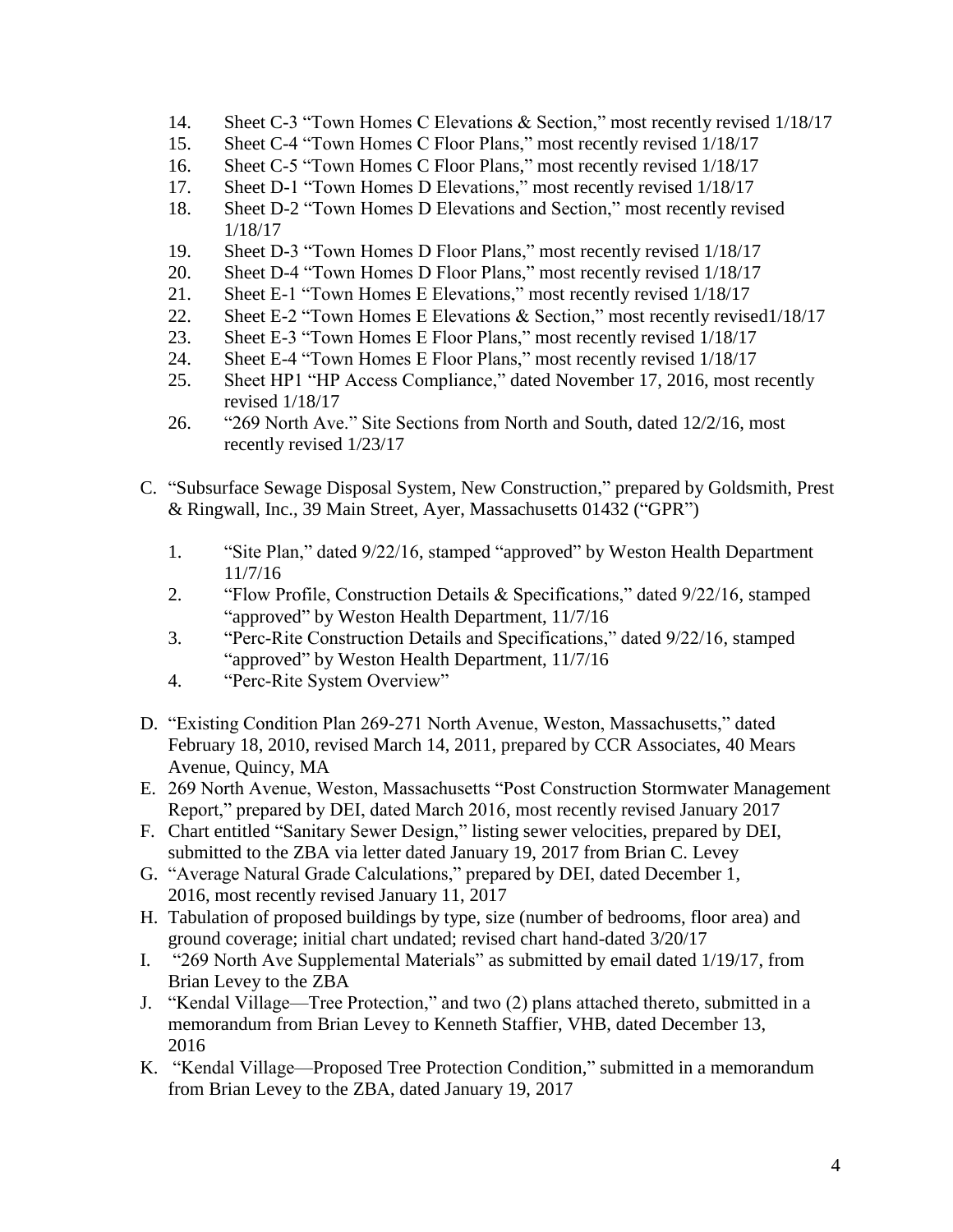- L. "24x48 Culvert and Supplemental Table," submitted in an email from DEI to the ZBA dated March 6, 2017
- II. Town department documents, letters, and emails submitted to the ZBA include:
	- A. Letter dated November 20, 2015 from the Weston Board of Selectmen to the Massachusetts Housing Finance Agency ("MassHousing"), with attachments from the Weston Department of Public Works (11/9/15); the Weston Board of Health (11/5/15); Weston Planning Board (11/12/15); Noreen Stockman, (11/3/15); and "Town of Weston, Policies and Preferences for Affordable Housing" (2/25/10)
	- B. Emails dated November 9, 2015, March 14, 2016; March 29, 2016; April 1, 2016; September 27, 2016 (2 emails); October 19, 2016; October 25, 2016; November 8, 2016; January 4, 2017; and January 20, 2017 from the Weston Department of Public Works ("DPW"), Town Engineer Stephen Fogg, and/or Assistant Town Engineer/Stormwater Engineer Richard Sweeney, Jr. to the ZBA
	- C. Memorandum dated March 8, 2016 from Michele Grzenda, Conservation Administrator, Weston Conservation Commission to the ZBA
	- D. Email dated March 11, 2016 from David Soar, Chief of the Weston Fire Department, to the ZBA
	- E. Email dated March 17, 2016 from Michael J. Goulding, Weston Chief of Police, to the ZBA
	- F. Emails dated March 21, 2016, March 26, 2016, April 1, 2016, February 15, 2017, and March 13, 2017 from Weston Board of Health, Public Health Director Wendy Diatolevi to the ZBA
	- G. Memorandum dated March 28, 2016 from the Weston Historical Commission to Weston Housing Partnership, the ZBA, and the Board of Selectmen
	- H. Email dated November 1, 2016 from Board of Selectmen to the ZBA re: "269 North and Town's Drainage System"
	- I. Email dated November 20, 2016, from Town Manager Donna VanderClock to the ZBA re: "269 North Avenue Drainage"
	- J. "Affordable Housing Data for Weston," dated 12/2016, prepared by N. Stockman
	- K. Memorandum dated December 21, 2016 from the Weston Planning Board to the ZBA re: 269 North Avenue "Kendall [sic] Village—40B Comprehensive Permit"
	- L. Email from Stormwater Engineer Richard Sweeney, Jr. to the ZBA, dated December 29, 2016, re: "Current review comments for 269 North Avenue"
	- M. Email from Stormwater Engineer Richard Sweeney, Jr. to the ZBA, dated January 9, 2017, re: Drainage Connection Permits"
	- N. Email dated January 11, 2017 from Weston Board of Health Director Wendy Diatolevi to the ZBA re: 269 North Ave Waiver List"
	- O. Email dated January 11, 2017 from Weston Board of Health Director Wendy Diatolevi to the ZBA re: "269 North Ave Utility Plan"
	- P. Letter from Weston DPW to the ZBA, dated 1/20/17, re: "DPW comments in response to DEI's 'Responses to all outstanding comments'"
	- Q. Email from DPW (Richard Sweeney, Stormwater Engineer) to the ZBA, dated March 20, 2017, re: "269 North Ave." regarding "previous existing drainage pipe"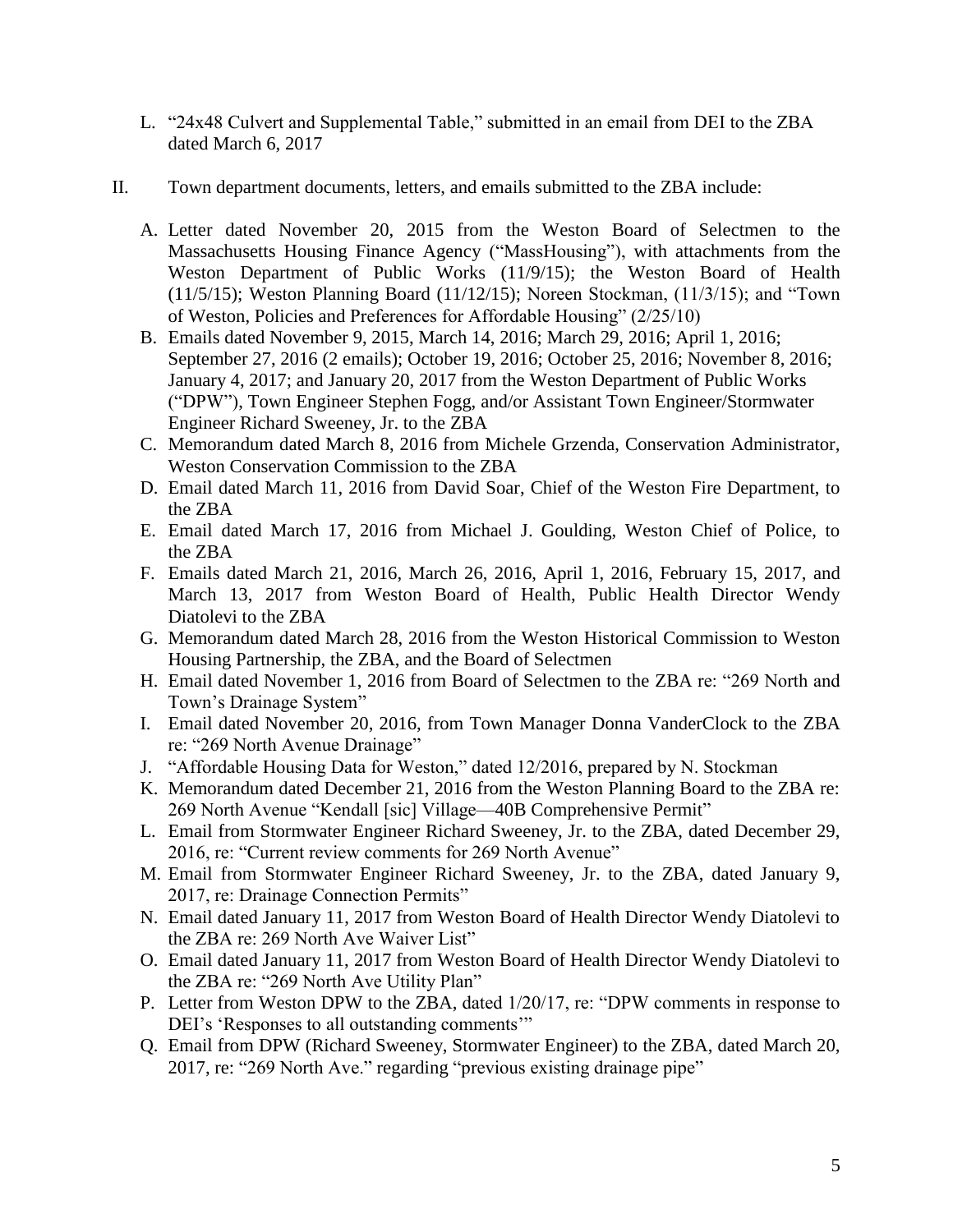- R. Email from DPW (Richard Sweeney) to the ZBA, dated March 20, 2017, re: "268 [sic] North Ave.—Monday ZBA Meeting" regarding "remaining concerns" with regard to stormwater management system
- III. Additional documents in the file include, but are not limited to:
	- A. Documents submitted by the Applicant, the Applicant's consultants, the Board's peer reviewers, neighborhood consultants, and others:
		- 1. Copy of Quitclaim Deed for 269 North Avenue, Weston Massachusetts from Polymath Development, LLC to 269 North Ave, LLC, dated 22 December, 2015 and recorded in Middlesex South Registry of Deeds, Book 66597, Page 144
		- 2. Certificate of Organization, 269 North Ave, LLC, dated Dec. 17, 2015
		- 3. "Stormwater Best Management Practices (BMP's) Operation and Maintenance Plan," dated December 7, 2015, most recently revised January, 2017 prepared by DEI
		- 4. "Traffic Impact and Access Study, Proposed Apartment Development, Weston, Massachusetts," dated January 27, 2016, prepared by Ron Muller & Associates, 56 Teresa Road, Hopkinton, MA 01748
		- 5. Housing Eligibility Letter for "Kendal Village—Weston, MA," MA ID No. 795, dated February 12, 2016, issued by MassHousing, 1 Beacon Street, Boston, MA
		- 6. Application by 269 North Ave, LLC to the Zoning Board of Appeals for Comprehensive Permit, dated March 1, 2016, date stamped by the Weston Town Clerk on March 4, 2016, containing a binder of original documents in support of Comprehensive Permit
		- 7. Waiver List of Exceptions and Permits Under Local Requirements, Version 1, dated March 3, 2016; most recent Version 7, dated 3/15/17
		- 8. Letter from City of Cambridge Water Department to the ZBA, dated April 21, 2016
		- 9. Letter from MDM Transportation Consultants, Inc. 28 Lord Road, Suite 280, Marlborough, MA 01752, the Board's Peer Traffic Consultant, to the ZBA, dated August 15, 2016, re: "Transportation Peer Review Comments 269 North Avenue 40B Development, Weston, MA"
		- 10. Letter from Vanasse Hangen Brustlin, Inc., 101 Walnut Street, Watertown, MA ("VHB"), the Board's Engineering Peer Reviewer, to the ZBA dated August 18, 2016, re: "Engineering Review, 269 North Avenue"
		- 11. Letter from Ron Muller & Associates to the ZBA, dated August 23, 2016, re: "Kendal Green Traffic Review, 269 North Avenue 40B Development, Weston"
		- 12. Memorandum from Brian C. Levey, Esq. (Counsel to 269 North Ave, LLC) to the ZBA, dated August 24, 2016, re: Kendal Village—Response to Peer Review Comments"
		- 13. Letter from DEI to Polymath Development, LLC, dated September 11, 2016, with attachments re: "Soil Testing Results"
		- 14. Letter from GPR to Town of Weston Board of Health, dated September 21, 2016 re: "Groundwater Mounding Analysis, Subsurface Disposal System, Kendal Village, 269 North Avenue, Weston, MA"
		- 15. Letter from VHB to the ZBA, dated September 28, 2016, re: Engineering Review, 269 North Avenue," containing original VHB comments on the Project, responses from the Applicant, and further VHB comments.
		- 16. Memoranda dated September 30, 2016 and October 26, 2016 from Tetra Tech, Engineering Reviewer for Project neighbors, re: "Engineering Review Comments,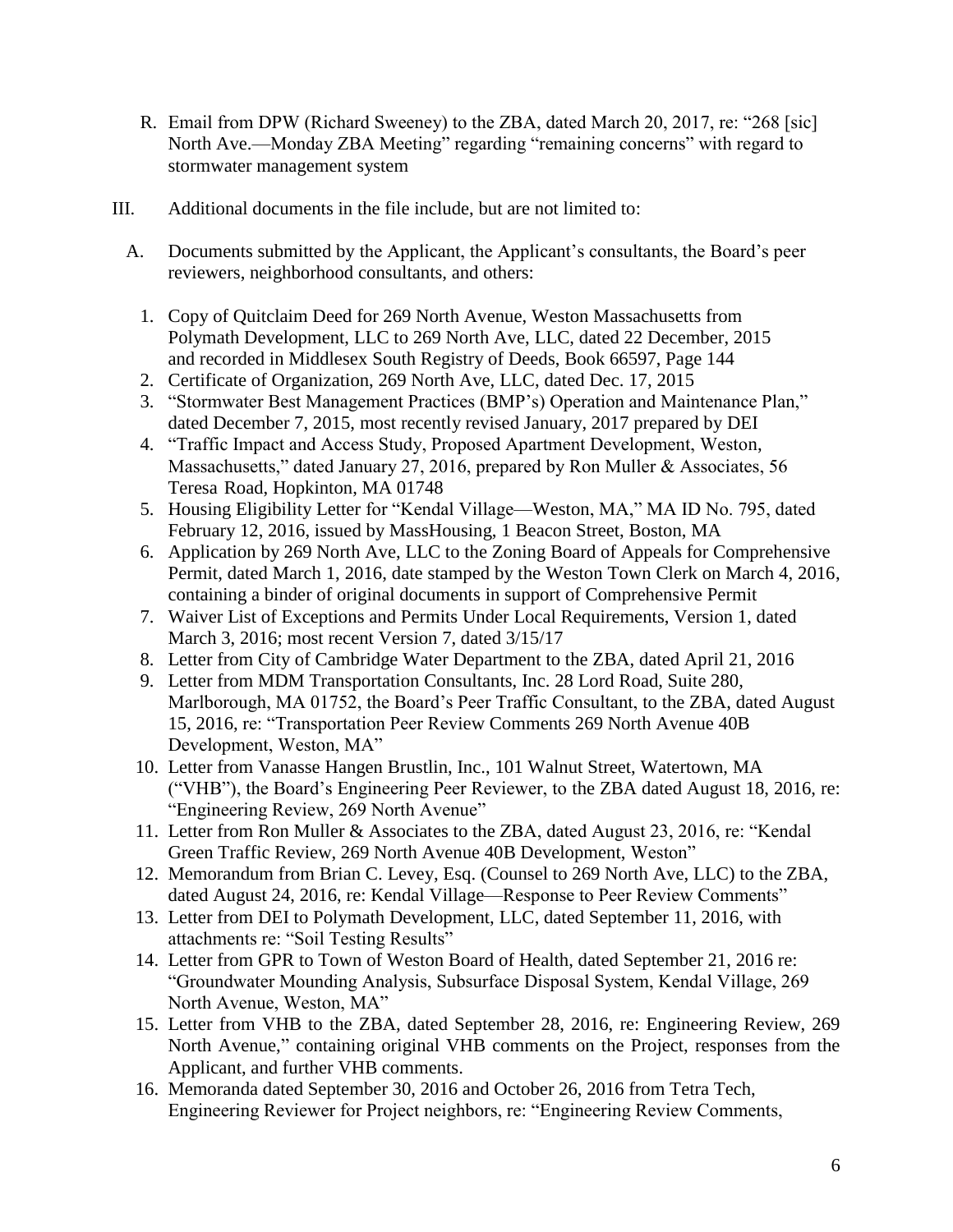Proposed 'Kendal Village' Residential Development, 269 North Avenue, Weston, Massachusetts"

- 17. Letters from Daniel C. Hill, Esq., Hill Law, 43 Thorndike Street, Cambridge, Massachusetts, dated October 7, 2016; October 28, 2016; November 20, 2016; and November 23, 2016
- 18. Color renderings of Project (two sheets) dated October 11, 2016, revised November 14, 2016
- 19. Letter from City of Cambridge Water Department to the ZBA, dated November 1, 2016 re: "269 North Ave. 40B Development"
- 20. Letter to Weston Board of Selectmen dated November 9, 2016 from Brian C. Levey re: "Kendal Village—Connection Permit"
- 21. Letter dated November 11, 2016 from Brian C. Levey to the ZBA re: Kendal Village— Comprehensive Permit Application," containing Landscape Screening Plan (L.1.0); Landscape Lighting Plan (LL-1.0); and three (3) cut sheets for outdoor lighting fixtures
- 22. Memorandum dated November 18, 2016 from Tetra Tech to the ZBA re: "Engineering Review Comments, Proposed 'Kendal Village' Residential Development, Weston, MA"
- 23. "Town of Weston, Stormwater Permitting Authority, Application for Stormwater Management Permit," for 269 North Avenue, signed and dated 11/16/16, attached to "Stormwater Management Permit Submitted Plan(s) Checklist, dated November 14, 2016 and presented for the record on March 15, 2017
- 24. "Town of Weston, Commonwealth of Massachusetts, Department of Public Works, Application for Permit to Connect to Town of Weston Drainage System," dated November 14, 2016, signed and dated 11/16/16, and presented for the record on March 15, 2017
- 25. "Application for Installation of Service Pipe Larger than 1" in Diameter" with Project's Utilities Plan, submitted in an email dated November 17, 2016 from Brian C. Levey to the ZBA
- 26. Memorandum from Tetra Tech dated November 18, 2016, re: further "Engineering Review Comments"
- 27. Letter dated November 20, 2016 from Hill Law to the ZBA re: "Application for Comprehensive Permit—269 North Ave., Weston"
- 28. Letter dated November 23, 2016 from Hill Law to the ZBA re: "Application for Comprehensive Permit—269 North Ave., Weston"
- 29. "Current Condition" (12/10/16) and "Proposed Condition" (12/11/16), submitting drainage information with and without connection to Town drainage system by DEI
- 30. Memorandum from DEI (Bill Doyle, PE) to VHB (Kenneth Staffier, PE, Board's peer engineering reviewer) and Tetra Tech (Sean Reardon, PE, neighbors' reviewer), dated December 13, 2016 re: "Kendal Village 40B—269 North Avenue, Weston, MA— 'Sensitivity Analysis'"
- 31. Memorandum from VHB (Kenneth Staffier) to Tetra Tech (Sean Reardon), dated December 13, 2016 re: "Sensitivity Analysis"
- 32. Memorandum from VHB (Kenneth Staffier) to DEI (Bill Doyle) dated December 13, 2016, revised 12/14/16 re: "Kendal Village 40B—269 North Avenue, Weston, Massachusetts—Sensitivity Analysis"
- 33. Letter from Nitsch Engineering, 2 Center Plaza, Boston, Massachusetts (David M. Conway, PE) to the Weston Planning Board dated December 20, 2016 re: "Site Plan Comments, 269 North Avenue, Weston, MA"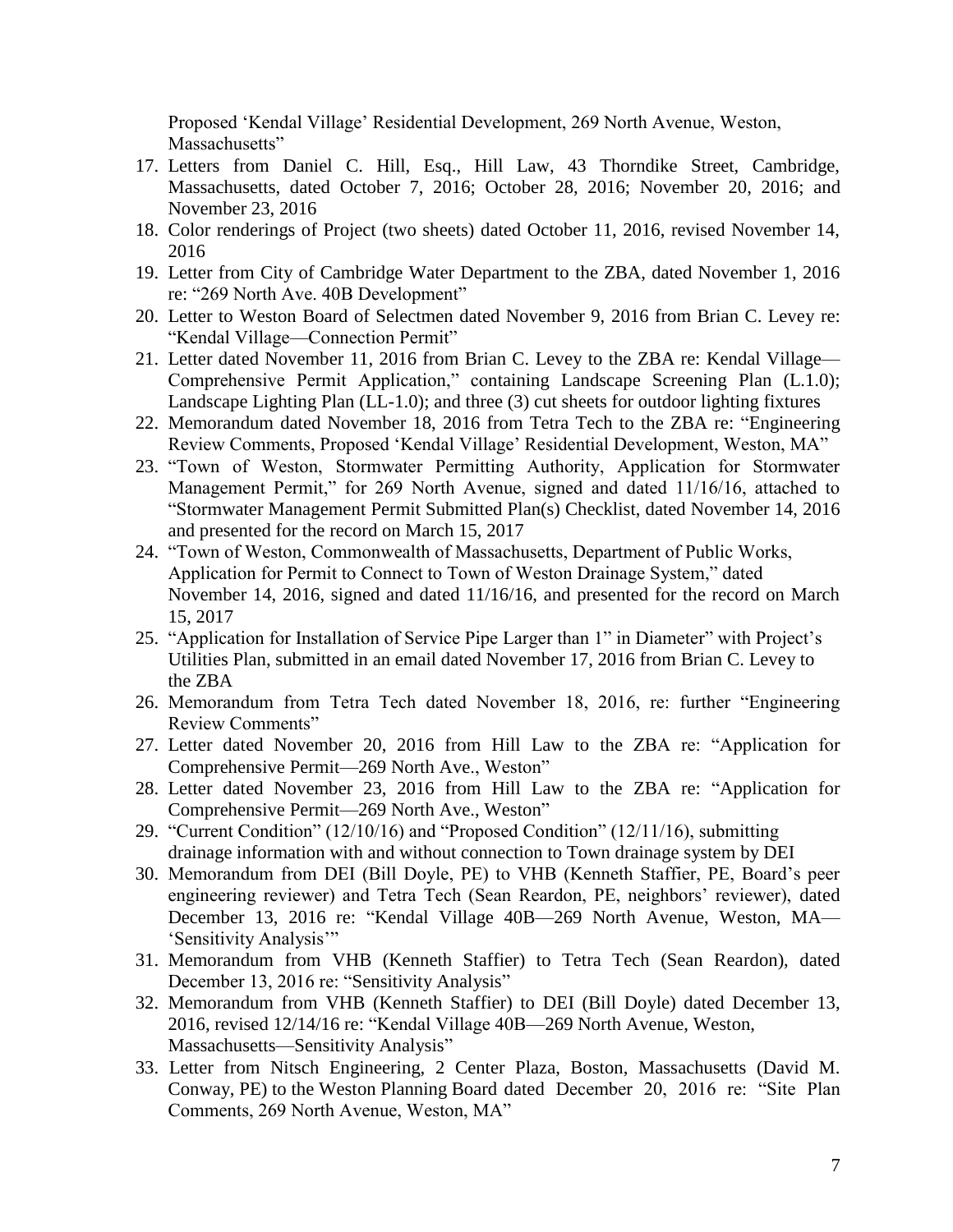- 34. Email from Brian Levey, Counsel to Applicant to the ZBA, dated December 29, 2016, re: "Kendal Village—Handicap Compliance"
- 35. "DEI Response to Nitsch Engineering Comments of 12/20/2016," and DEI Response to Outstanding VHB Comments
- 36. Letter from Kathleen Lynch of VHB (Landscape Peer Reviewer) to the ZBA, dated December 30, 2016, re: "Landscape Architecture Review, 269 North Avenue"
- 37. Memorandum from DEI to ZBA dated 1/3/17 entitled "DEI Response to Weston DPW Comments Forward [sic] by Email on 12/29/16"
- 38. Email from DEI to the ZBA dated 1/4/17 re: "Revised HydroCAD Analysis
- 39. Email from Terraink (Applicant's Landscape Consultant) to VHB, dated January 10, 2017, re: "Comments provided by DEI and Terraink to VHB Letter of Dec. 30, 2016 re: 'Landscape Architecture Review'"
- 40. Email from DEI to the ZBA dated 1/14/17 re: "Revised Grading and Drainage Plan" (see Section I.A.5, above)
- 41. Letter dated January 16, 2017 from VHB to the ZBA re: "Engineering Review, 269 North Avenue"
- 42. Email from DEI (Bill Doyle, PE) to VHB (Kenneth Staffier, PE) dated January 17, 2017 re: "Pipe Calculations," containing HydroCAD run
- 43. "DEI's Response to All Outstanding Comments," with "Appendix D, Mounding Analysis," dated 1/19/17
- 44. Email from DEI to VHB, dated January 23, 2017, re: HydroCAD runs
- 45. Letter dated January 23, 2017, from City of Cambridge Water Department to the ZBA, re: "269 North Ave 40B Development"
- 46. Memorandum dated January 23, 2017 from Tetra Tech to the ZBA re: "Engineering Review Comments, Proposed "Kendal Village" Residential Development, 269 North Avenue, Weston"
- 47. "Kendal Village Pro Forma," submitted by memorandum , dated February 13, 2017 from Michael Jacobs of MHJ Associates, 41 Coolidge Street, Brookline, MA 02446
- 48. "Kendal Village—Supplemental Pro Forma," dated February 21, 2017, from Michael Jacobs, MHJ Associates
- 49. Letter from VHB (Kenneth Staffier) to the ZBA dated March 8, 2017, re: "Engineering Review, 269 North Ave"
- 50. "Financial Peer Review, Kendal Village, 269 North Avenue, Weston, MA," prepared by David J. Levy, Community Square Associates, LLC, Arlington, Massachusetts (Board's Financial Peer Reviewer), dated March 15, 2017, submitted by email dated March 13, 2107
- B. Correspondence and other communications from Project neighbors and other Weston residents
	- 1. Emails from Project neighbor Bryan Johnson of 277 North Avenue, Weston, Massachusetts to the ZBA and others, dated as follows: March 15, 2016; April 1, 2016 to Traffic and Sidewalk Committee; April 1 to Steve Fogg, Weston DPW; April 18, 2016; January 19, 2017; March 14, 2017; March 17, 2017 (attaching "Kendall Village 16 vs 12 Unit Pro Forma Analysis"; and March 20, 2017
	- 2. Letter from Christopher M. Scott, 90 Concord Road, Weston, Massachusetts to the ZBA, dated April 2, 2016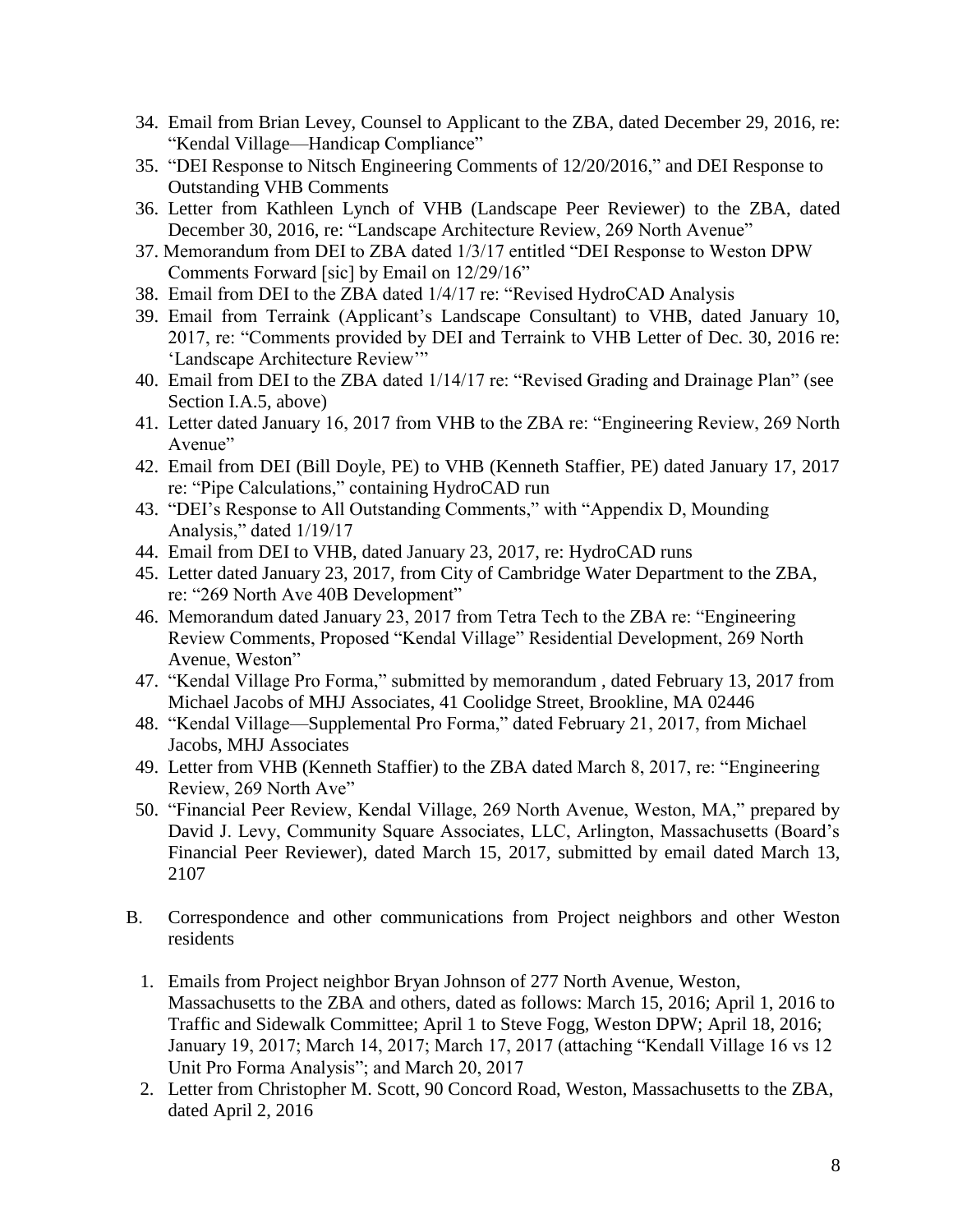- 3. Emails from Karen Levin of 51 Hallett Hill Road, Weston, Massachusetts to the ZBA, dated August 25, 2016, March 1, 2017, and March 16, 2017
- 4. Emails from David Friend of 64 Spruce Hill Road, Weston, Massachusetts to the ZBA dated as follows: October 25, 2016; November 22, 2016; December 2, 2016; December 18, 2016; January 16, 2017; February 8, 2017; and March 9, 2017
- 5. Email from Weston resident James Steedle dated November 16, 2016, re: handicap access
- 6. Memoranda from Concerned Weston Citizens for the Environment to the ZBA, dated as follows: December 20, 2016 (8 pages); January 16, 2017 (4 pages); January 21, 2017 (16 pages); March 15, 2017 (4 pages); March 19, 2017 (2 pages); March 19, 2017 (12 pages); and March 20, 2017 (4 pages)
- 7. Letter from Nayiri Baljian of 256 North Avenue, Weston, Massachusetts to Timothy C. Sullivan, Executive Director, MassHousing, dated March 18, 2017
- 8. Four (4) photographs presented by Maxine Breen of 266 North Avenue, Weston, Massachusetts at the session on March 20, 2017, to show flooding near the Project on North Avenue

IV. The Weston Zoning Board of Appeals held a public hearing comprised of fourteen (14) sessions, duly advertised, on the following dates: April 4, 2016; May 18, 2016 (opened solely to continue the hearing to June 21, 2016 at the request of Applicant's counsel); June 21, 2016 (opened solely to continue the hearing to August 25, 2016 at the request of the Applicant's counsel); August 25, 2016; October 5, 2016 (opened solely to continue the hearing to November 1, 2016, at the request of the Applicant's counsel); November 1, 2016; November 21, 2016; December 5, 2016 (opened to continue the hearing to January 3, 2017, at the request of the Applicant's counsel and to review and vote on the minutes of previous sessions); January 3, 2017; January 23, 2017; February 13, 2017 (opened to continue the hearing to February 27, 2017 and to review and vote on the minutes of previous sessions); February 27, 2017 (opened to continue the hearing to March 15, 2017 and to review and vote on the minutes of previous sessions); March 15, 2017; and March 20, 2017. On March 20, 2017, the public hearing was closed.

The Applicant and the Board executed one (1) agreement to extend the time for opening the public hearing to April 4, 2016 and four (4) agreements extending the time for closing the public hearing until March 20, 2017. The Applicant and the Board executed one (1) agreement to extend the time to file the Board's Decision on the Comprehensive Permit until the close of business on May 3, 2017.

## V**.** DECISION

Following the close of the public hearing and after due and open deliberation, the Board voted 2- 1 to grant with Conditions, as set forth herein, the requested Comprehensive Permit under M.G.L. Chapter 40B for the development of a project consisting of a maximum of sixteen (16) rental units, four (4) of which would be affordable, as defined by the Massachusetts Housing Finance Agency ("MassHousing" and/or "Subsidizing Agency"), all to be housed in a maximum of five (5) buildings to be located at 269 North Avenue, Weston, Massachusetts (the "Site"), on the basis of the following Findings, and subject to the following Conditions and as set forth in the plans provided to the Board as set forth herein. Revised plans reflecting all of the Conditions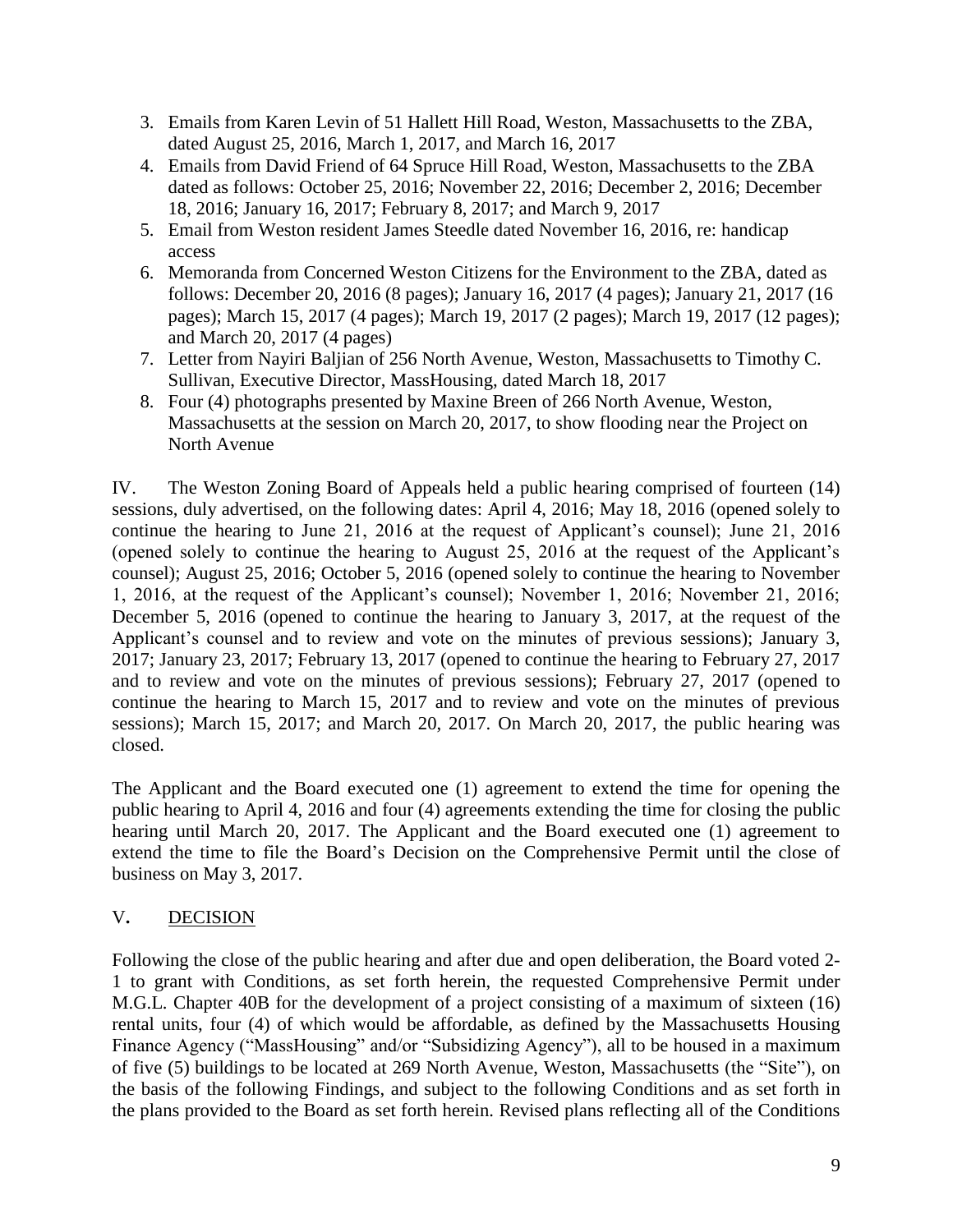of this Permit shall be prepared and submitted to the Board for review and approval. Accordingly, the Board acts on the requested Waivers, as set forth below. Any Waiver not expressly granted herein is hereby denied.

### Findings:

After hearing and carefully considering the concerns raised by abutters and others during the course of the public hearing and reviewing the documents, plans and other evidence submitted both in favor of, and in opposition to, this Project, the Board makes the following Findings:

- 1. The Site contains 1.46 acres (approximately 63,419 square feet) of land and is located in Single Family Residence Districts A and D.
- 2. The Site is located near two MBTA Commuter Rail stations; it is approximately 0.9 miles from the Kendal Green Station and 0.3 miles from the Hastings commuter railway stop. It is within a quarter mile of a small shopping area containing the Weston Market, Weston Cleaners, and a gas station. North Avenue (Massachusetts Route 117) is a major commuter route into Waltham and Boston.
- 3. The Site is currently unimproved, as a dwelling formerly located there was destroyed by fire. The area surrounding the Site is primarily developed with single-family dwellings. The Applicant proposes a higher density development than surrounding single-family house lots.
- 4. The front half of the site, nearest North Avenue, is relatively flat (elevation 130'-132') meadowland with some trees. The rear portion of the Site is partially forested and slopes upward from elevation 132' to elevation 170'. There are no known wetlands on the site, and it is not located within any defined environmental resource area.
- 5. According to the "Architect's Site Plan," as most recently revised (see Section I.B.1 under "Background," above), and Tabulation of proposed buildings (see Section I.H under "Background," above) Building A will consist of four (4) one- or two-bedroom units and will have a Residential Gross Floor Area ("RGFA"; incorrectly referred to on the plan as "GRFA") of 3,902 SF and a footprint of 2,053 SF; Building B will consist of four (4) 2 bedroom units and will have an RGFA of 4,860 SF and a footprint of 2,462 SF; Building C will consist of three (3) two- or three-bedroom units and will have an RGFA of 5,461 SF and a footprint of 1,957 SF; Building D will consist of three (3) two- or three-bedroom units and will have an RGFA of 5,461 SF and a footprint of 1,957 SF; and Building E will consist of two (2) 2-bedroom units and will have an RGFA of 3,694 SF and a footprint of 3,958 SF. The units will contain a maximum of 32 bedrooms.
- 6. 269 North Ave, LLC has control over the Site, as evidenced by a Quitclaim Deed to the Applicant from Polymath Development, LLC dated 22 December, 2015 and recorded with the Middlesex South Registry of Deeds, Book 66597, Page 144.
- 7. The Applicant obtained a Project Eligibility Letter within the meaning of M.G.L. ch. 40B dated February 12, 2016 from MassHousing, pursuant to 760CMR 56.00 for the proposed Project (see Section III.A.5 under "Background," above).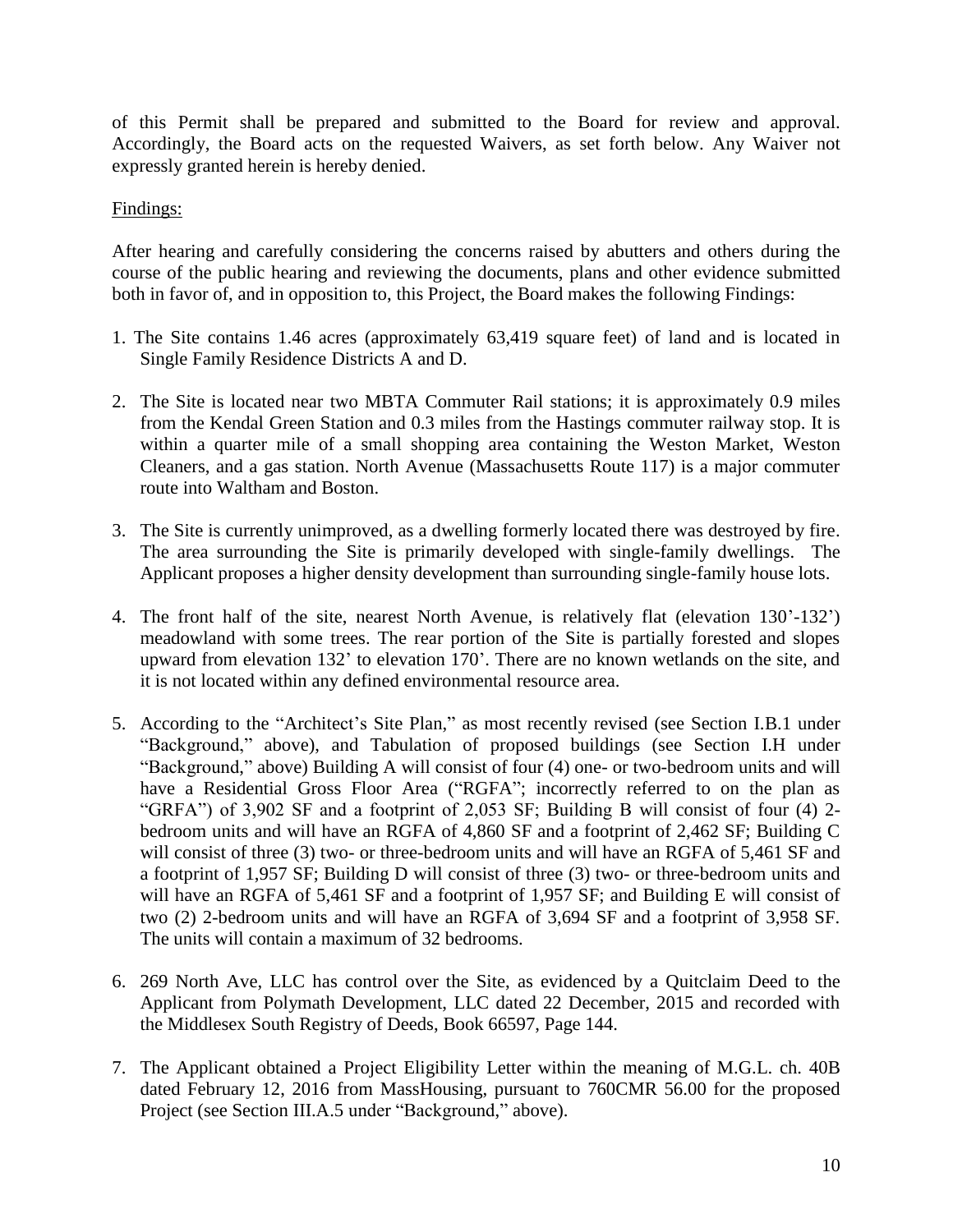- 8. As a condition of any approval hereunder, at least 25% of the sixteen (16) rental units shall remain permanently affordable and shall be marketed and rented to eligible households whose annual income may not exceed 80% of area median income ("AMI"), adjusted for household size, as determined by the United States Department of Housing and Urban Development ("DHCD"), and, subject to the approval by DHCD, all of the units in the Project, not only the Affordable Units, shall be eligible to be included in the Town's Subsidized Housing Inventory, as maintained by DHCD.
- 9. Based upon information published by DHCD regarding the Subsidized Housing Inventory ("SHI") as of April 30, 2013, 3.6% of Weston's housing inventory is considered low or moderate for purposes of M.G.L. ch. 40B. According to the Weston Housing Needs Assessment draft dated August 5, 2015, "[o]f the 3,952 year-round housing units in Weston, 149 or 3.77% meet the Chapter 40B requirements and thus have been determined to be affordable by the Commonwealth of Massachusetts as part of . . . SHI." As such the Town of Weston does not satisfy any of the statutory and regulatory exemption thresholds outlined in Chapter 40B and 780 CMR 56.00.
- 10. Traffic The Applicant submitted a Traffic Impact and Access Study prepared by Ron Muller & Associates, Inc., referenced in Section III.A.4 under "Background," above; MDM Transportation, the Town's peer review traffic consultant, has commented thereon, noting, in its letter of August 15, 2016 (Section III.A.9 under "Background," above), "[the Applicant's] Traffic and Access Study (TIAS) has been prepared in general conformance with industry standards and reasonably quantifies existing/baseline traffic conditions for Route 117, traffic generation characteristics for the site, and traffic impacts/operations at the site driveway and nearby street intersections."
- 11. Stormwater Management The Applicant submitted (1) a "Post Construction Stormwater Management Report," referenced in Section I.E under "Background," above and (2) a "Stormwater Best Management Practices (BMP's) Operation and Maintenance Plan," referenced in Section III.A.3 under "Background," above. Both documents were revised as of January, 2017 in response to comments by VHB, the Board's peer engineer reviewer, and the Town of Weston's DPW. The Applicant's consultants also conducted a Mounding Analysis (Section III.A.14 under "Background," above), and a Sensitivity Analysis (Section III.A.30 under "Background," above) in response to reviewer comments. Tetra Tech, a consultant for some of the Project's neighbors, also submitted comments reaching conclusions that were different from those of the Applicant and VHB, the Board's peer engineering reviewer.
- 12. Landscaping The Applicant submitted a "Landscape Screening Plan," prepared by Terraink, most recently revised on December 28, 2016, referenced in Section I.A.10 under "Background," above, in response to comments from the Board's peer landscape reviewer, VHB. The Board found that the proposed screening was not adequate, due to the limited space available for plantings.
- 13. Tree Protection The Applicant submitted a memorandum titled, "Kendal Village— Proposed Tree Protection Condition," dated January 19, 2017; see Sections I.J and I.K under "Background," above.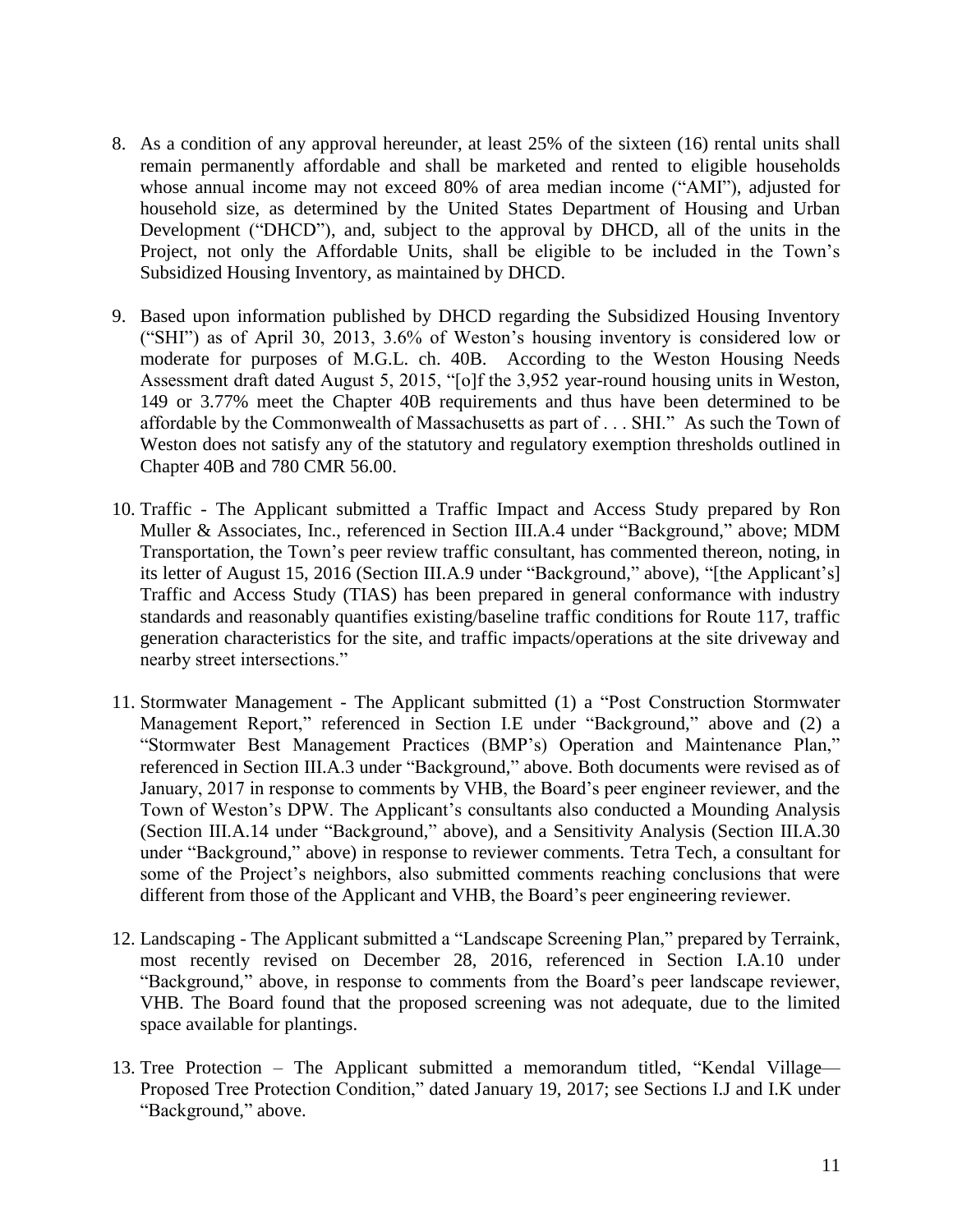- 14. Septic The Applicant submitted a report entitled ""Subsurface Sewage Disposal System New Construction," prepared by Goldsmith, Prest & Ringwall, Inc., proposing the nonconventional Perc-Rite sewage disposal system for the Project, see I.C under "Background," above. The Weston Health Department has approved the three (3) septic system plans contained in that report, also see Section I.C, above.
- 15. The Weston Planning Board submitted two memoranda referenced above in Sections II.A and II.K under "Background," above, commenting on specific Project details.
- 16. The Weston Board of Selectmen submitted a letter, dated November 20, 2015, to Mass Housing, Comprehensive Permit Program, referenced in Section II.A under "Background," above, expressing opposition to several aspects of the Project.
- 17. The Weston Board of Selectmen also submitted an email, dated November 1, 2016, to the ZBA entitled "269 North and Town's Drainage System," referenced above in Section II.H, under "Background," above, which outlined the Selectmen's opposition to the Applicant's proposed connection to a Town drainage pipe formerly located near the Project. Town Manager Donna VanderClock also submitted an email, dated November 20, 2016, regarding the Project's proposed connection, referenced in Section II.I under "Background," above.
- 18. The Weston Historical Commission submitted a memorandum dated March 28, 2016, referenced in Section II.G under "Background," above, expressing opposition to the Project.
- 19. The Weston Conservation Commission issued a memorandum from Michele Grzenda, Conservation Agent, dated March 8, 2016, referenced in Section II.C under "Background," above, stating that Conservation Commission review and approval were not required.
- 20. Weston Police Chief Michael J. Goulding submitted an e-mail dated March 17, 2016, referenced in Section II.E under "Background," above, stating that he agreed with the recommendations made in the Traffic Impact Study "with regard to crosswalks, stop signs, etc." and had no other public safety concerns.
- 21. The Weston Fire Chief David Soar submitted an email dated March 11, 2016, referenced in Section II.D under "Background," above, regarding the original plans for the Project with several comments. The Fire Department approved the Project's Vehicle Access plans, referenced in Section I.A.9 under "Background," above, stamped by the Fire Department: #2016-113.
- 22. The Site Layout Plan (see Section I.A.4 under "Background," above) provides for 36 parking spaces, in compliance with Zoning By-law Section VIII.A(i), which requires 2 spaces per multiple dwelling unit.
- 23. Many neighbors and town residents attended the public hearings on this Project and expressed their concerns about, and opposition to, the Project through letters, emails, and oral presentations at the public hearings.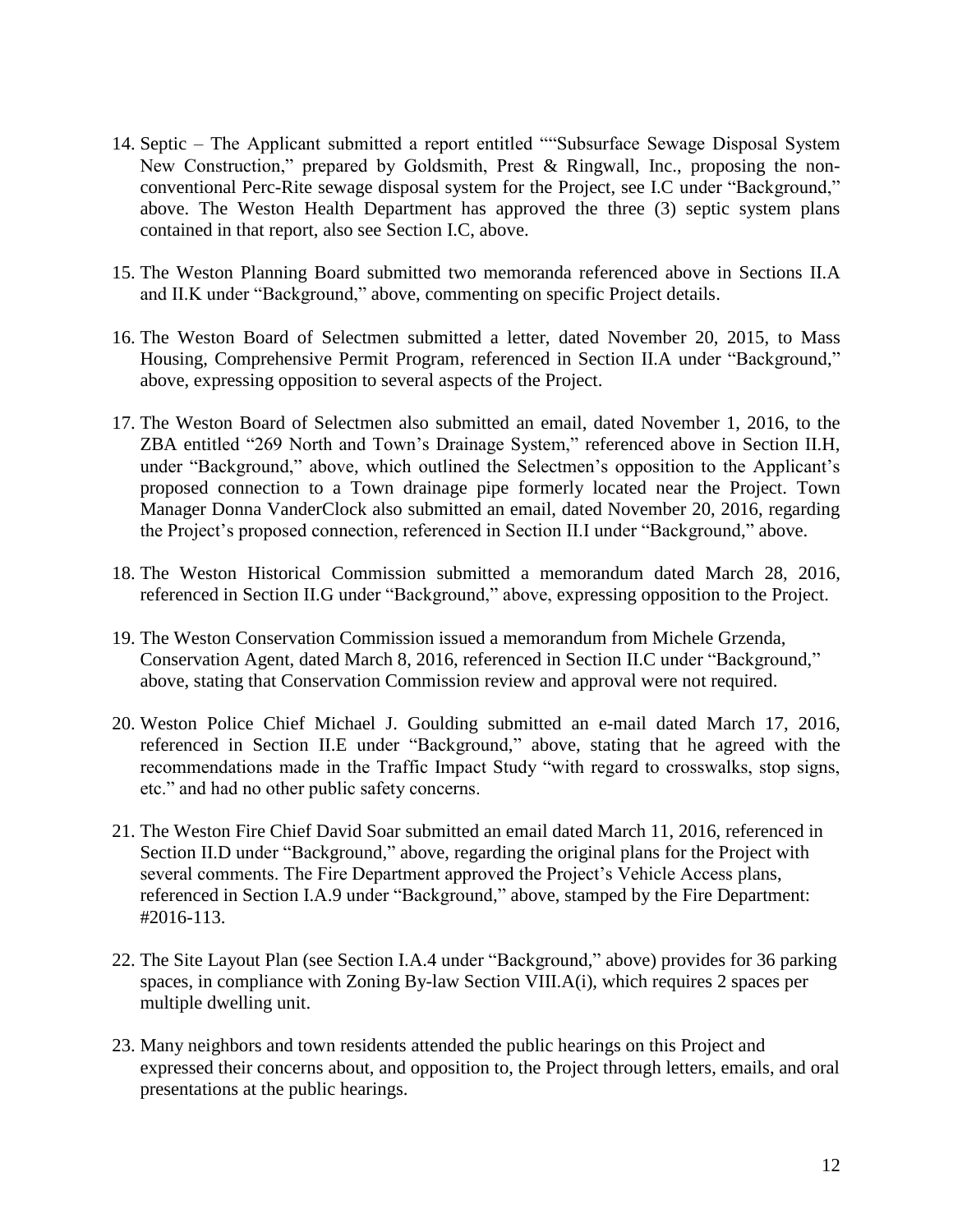- 24. In accordance with Board regulations, the Board determined that it required technical advice unavailable from municipal employees. As a result, the Board employed the following outside consultants:
	- a. Kenneth Staffier, PE, of Vanasse Hangen Brustlin, Inc. ("VHB"), the Board's Engineering Peer Reviewer
	- b. Kathleen Lynch of VHB, the Board's Landscape Peer Reviewer
	- c. MDM Transportation Consultants, Inc. 28 Lord Road, Suite 280, Marlborough, MA, the Board's Peer Traffic Consultant
	- d. David J. Levy, Community Square Associates, LLC, Arlington, Massachusetts, the Board's Financial Peer Reviewer

These outside consultants provided assistance to the Board in plan review, impact analysis, project feasibility and other technical matters necessary to ensure compliance with relevant laws and regulations prior to action by the Board. In addition, the Board employed Town Counsel, KP Law, P.C., 101 Arch Street, Boston, Massachusetts, for necessary legal assistance including, but not limited to, analyzing the Application and providing legal counsel for the Decision. All consultants were selected and retained by the Board, with the actual and reasonable costs for the services paid by the Applicant.

25. The Project does not comply with certain zoning bylaw provisions. As provided in Chapter 40B, the Applicant has requested waivers from these provisions.

On April 28, 2017, the Board voted unanimously to adopt the above-stated findings of fact.

## Conditions for 269 North Ave, LLC ("Kendal Village") Comprehensive Permit:

## A. General Conditions

- 1. This Comprehensive Permit is issued for the Project with the Conditions as set forth herein.
- 2. This Permit is issued to the Applicant or an affiliate of the Applicant and as otherwise provided by 760 CMR 56.05(12)(b) et.seq.
- 3. This Comprehensive Permit is based upon a Project Eligibility Letter issued to the Applicant from Mass Housing and dated February 12, 2016. No grading, land disturbance, issuance of any building permit or construction of any structure or infrastructure shall commence until the Project receives final approval from the subsidizing agency and evidence of said approval is provided to the ZBA.
- 4. The Project shall be limited to a maximum of five (5) separate buildings containing a maximum of sixteen (16) rental units, all of which shall be eligible for inclusion in the Town's subsidized affordable housing inventory under M.G.L. Chapter 40B as maintained by DHCD or any successor agency, with a maximum of thirty-two (32) bedrooms, as proposed by the Applicant on the plans referenced the Plan of Record. As a condition of any approval hereunder, at least 25% of the sixteen (16) units shall remain affordable and shall be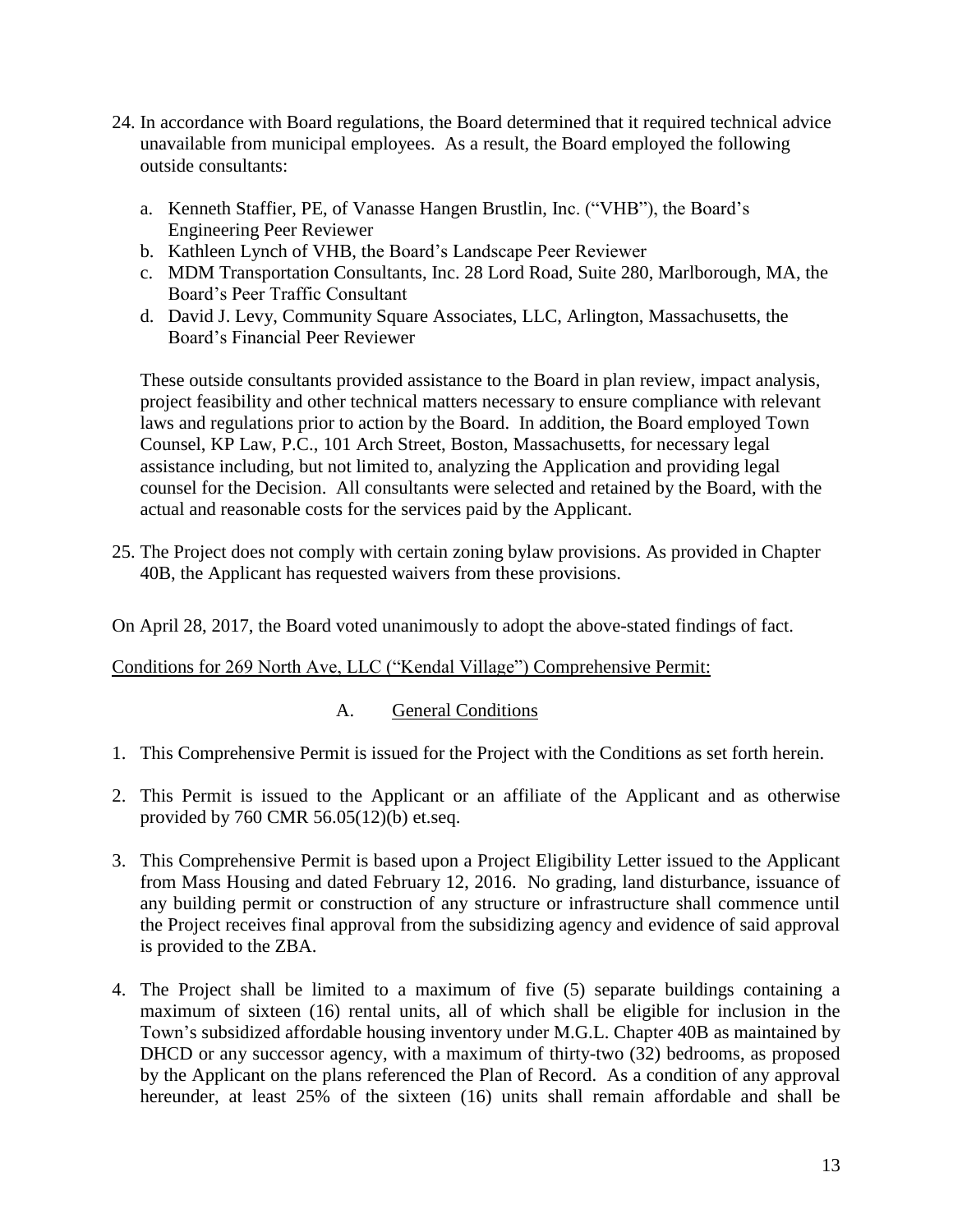marketed and rented to eligible households whose annual income shall not exceed 80% of AMI, adjusted for household size, as determined by the DHCD and, subject to the approval by DHCD, all rental units, not only the Affordable Units, shall be eligible to be included in the Town's Subsidized Housing Inventory, as maintained by DHCD. Any increase in the number of bedrooms is a violation of the Zoning Bylaw and this Comprehensive Permit

The Applicant shall notify the Town Manager of Weston when building permits and occupancy permits are issued for the Affordable Units and shall cooperate with the preparation of request forms to add all of the rental units to the Town's SHI as provided for under 760 CMR 56.03(2). The four (4) Affordable Units shall remain permanently affordable for so long as the Project is not in compliance with the Town's Zoning Bylaw, or for the longest period allowed by law, if longer, so that the Affordable Units shall continue to serve the public purposes for which this Comprehensive Permit was authorized under M.G.L. ch. 40B, §§20-23.

To the extent allowed by the Subsidizing Agency as provided for under M.G.L. ch. 40B, an affordable restriction and regulatory agreement shall be signed with the Subsidizing Agency and the Town and shall be recorded at the Middlesex Registry of Deeds. As required by law and the Subsidizing Agency, the Applicant shall be a limited dividend organization and comply with the limited dividend requirements of M.G.L. ch. 40B, §20 and otherwise limit its profits as required under M.G.L. ch. 40B (as determined by the Subsidizing Agency) and any excess profits shall be paid by the Applicant and distributed as required by the Subsidizing Agency and in accordance with applicable law, regulations and/or guidelines.

- 5. No grading, land disturbance, or construction shall commence until the Applicant or MassHousing has supplied the ZBA with written evidence indicating availability of qualifying program funds or conventional financing to complete the Project. The responsibilities of this condition are non-transferable and non-assignable. The Permit granted by this Decision shall lapse and become void and shall be considered without force or effect if the Applicant or MassHousing does not supply the ZBA with such written correspondence.
- 6. This Decision shall be recorded at the Middlesex South Registry of Deeds. This Decision shall become effective upon recording. Proof of recording shall be forwarded to the ZBA and the Building Inspector prior to issuance of a building permit or the start of construction.
- 7. The Applicant shall copy the ZBA and the Building Inspector on all testing results, official filings and other permits issued for the Project, including, but not limited to, any orders of conditions issued by the Weston Conservation Commission, the Massachusetts Department of Environmental Protection ("DEP"), and the Massachusetts Environmental Policy Act ("MEPA").
- 8. All units proposed as part of the Application, including both market-rate and Affordable Units, shall be built in conformity with the Plan of Record, as revised to conform with the Conditions of this Permit, and renderings submitted and revised as part of the Application for a Comprehensive Permit to the ZBA. Revised plans reflecting all of the Conditions of this Permit shall be prepared and submitted to the ZBA for review and approval. Such approval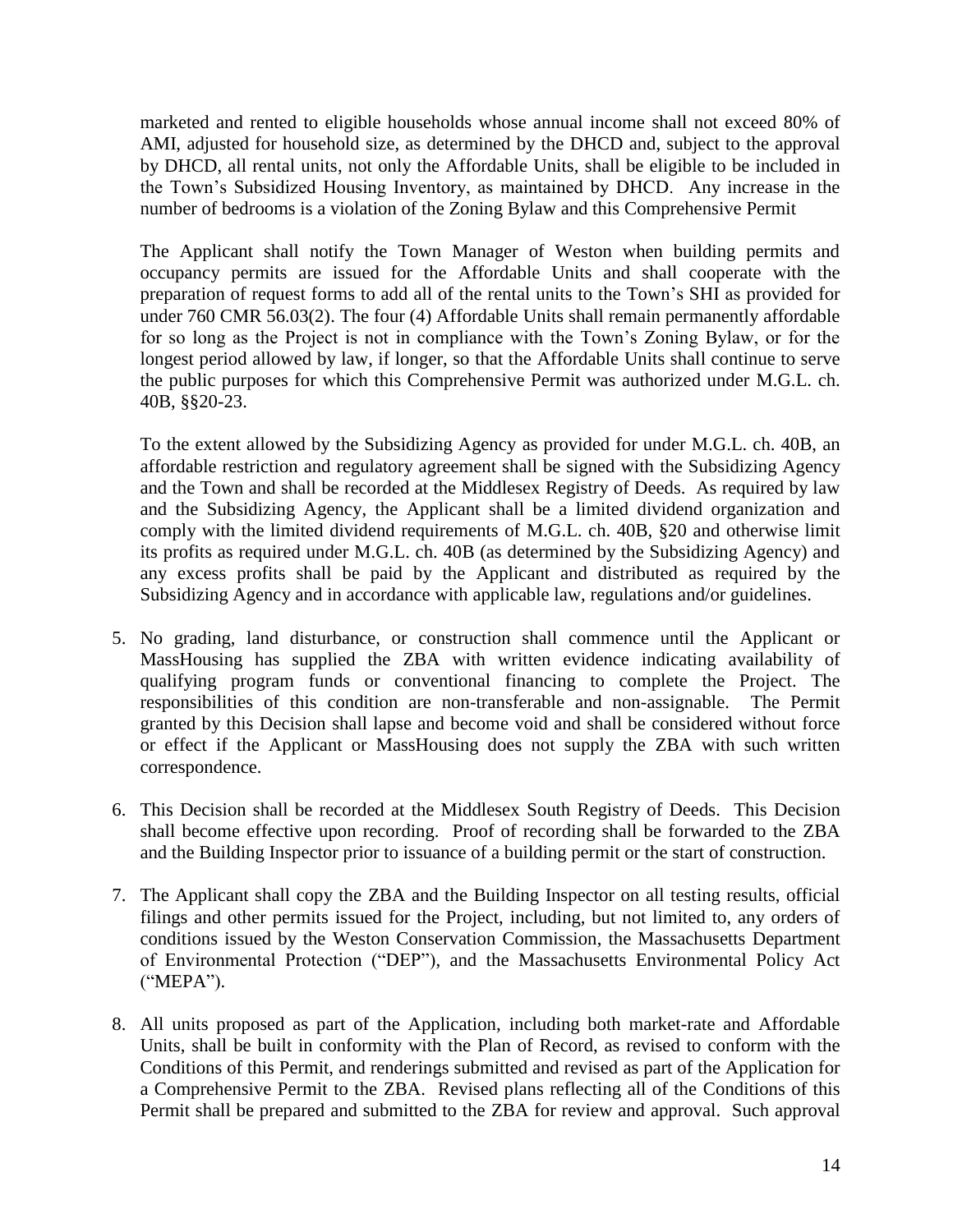shall include all aspects of the Project within the ZBA's jurisdiction under Chapter 40B. Building permits for the Project shall not be issued until: the revised plans have been approved by the ZBA for consistency with the Conditions of this Permit; final building plans have been submitted to the Building Inspector for review to confirm the consistency of such plans with all aspects of the Massachusetts Building Code; and the Applicant receives Final Approval, pursuant to 760 CMR 56.04(7), from the Subsidizing Agency and submits evidence of same to the ZBA and the Building Inspector. To the extent the ZBA determines additional peer review is necessary, the Applicant shall bear the reasonable cost of the reviewer.

- 9. The Applicant shall allow the Building Inspector, members of the ZBA, and Town staff (acting in their capacity as a member of the ZBA or other Town official) to enter and inspect the Project at will during construction upon reasonable notice to the Applicant.
- 10. The Applicant shall not enter onto anyone else's property without obtaining the necessary permission or legal right to do so, in advance.
- 11. Each condition in this Decision shall run with the land and shall, in accordance with its terms, be applicable to and binding on the Applicant and the Applicant's successors and assigns.
- 12. This Decision permits the construction, use, and occupancy of a maximum of five (5) buildings containing a maximum of sixteen (16) rental units on the Site. The construction or renovation and occupancy of the Project shall be in substantial conformity with the Plan of Record, as modified to be consistent with this Decision, and there shall be no further division or subdivision of the Site, or the creation of additional housing units or any other structures or infrastructure except that which is shown on the Plan of Record (as required to be revised by this Decision) without further approval of the ZBA in the form of an amendment to this Decision and pursuant to statutory requirements applicable at the time and in accordance with the terms and conditions of this Decision.
- 13. The Project shall comply with all applicable rules, regulations, filing and permit requirements and certifications required by the regulations governing MEPA to the extent that MEPA review is required, compliance with which shall be a condition precedent to the commencement of work authorized under this Comprehensive Permit, and no grading, land disturbance, issuance of any building permit or construction of any structure or infrastructure shall commence until any applicable requirements of MEPA have been complied with in full.
- 14. The Project shall comply with all applicable rules, regulations, filing and permit requirements and certifications required by regulations issued pursuant to the Massachusetts Wetlands Protection Act and the Massachusetts Endangered Species Act, compliance with which shall be a condition precedent to the commencement of work authorized by this Comprehensive Permit, and no grading, land disturbance, issuance of any building permit or construction of any structure or infrastructure shall commence until any applicable requirements of both Acts have been complied with in full.
- 15. The Project shall comply with all applicable rules, regulations, filing and permit requirements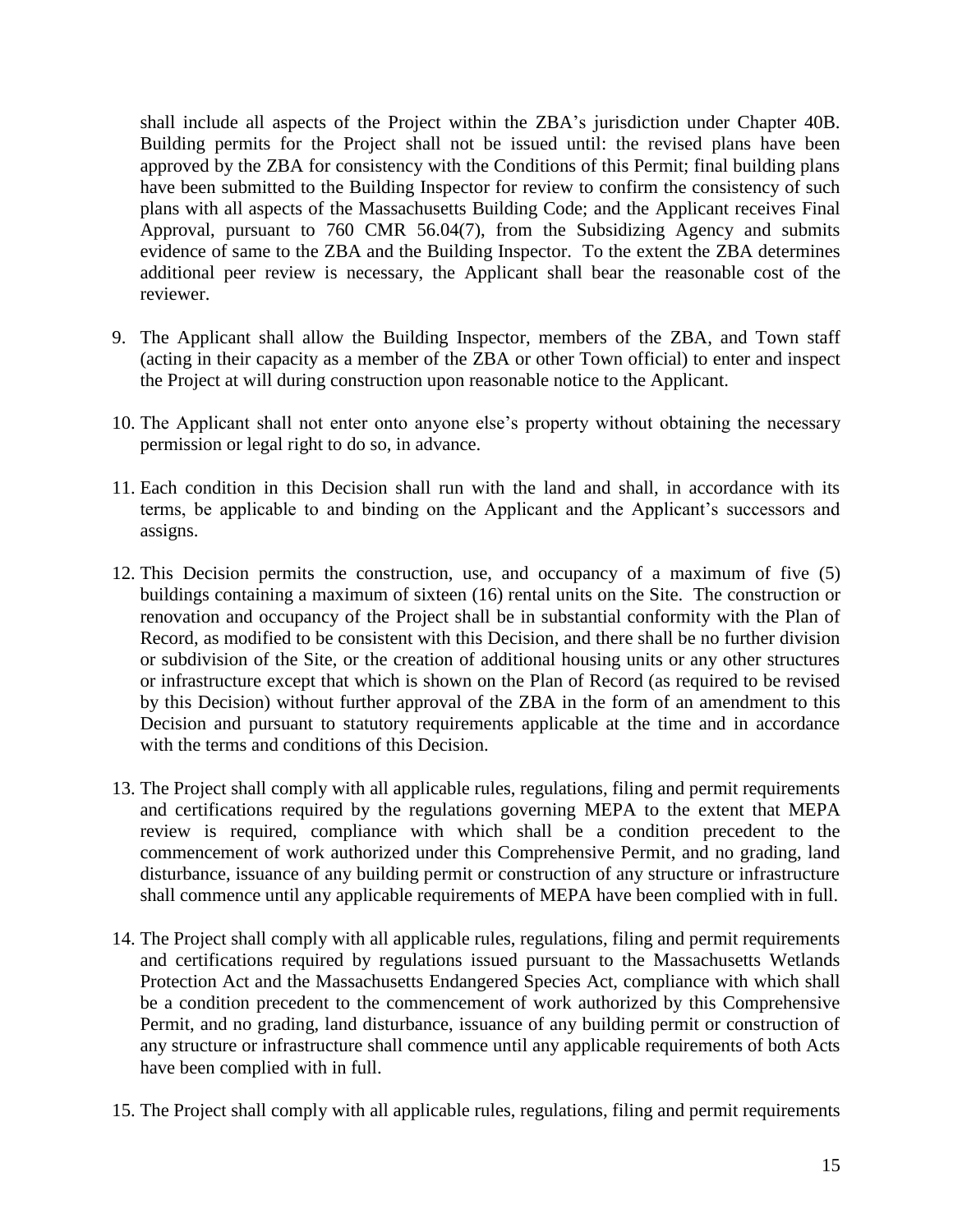and certifications of DEP, compliance with which shall be a condition precedent to the commencement of work authorized by this Comprehensive Permit, and no grading, land disturbance, issuance of any building permit or construction of any structure or infrastructure shall commence until the requirements of DEP have been complied with in full.

- 16. Prior to the issuance of any building permit, the Applicant shall:
	- a. To the extent it is a public record, deliver to the ZBA a certified copy of the financing contract between Applicant and the federal or state agency or conventional financing commitment providing the funding for construction of low or moderate income housing required by the Chapter 40B for a Comprehensive Permit for the Site.
	- b. Deliver to the ZBA final architectural drawings for all buildings shown on the Plan of Record providing a scaled depiction of the front, rear and side elevations, duly sealed and signed by an architect registered in the Commonwealth of Massachusetts.
	- c. Deliver to the ZBA full and detailed landscaping plans duly sealed and signed by a Landscape Architect registered in the Commonwealth of Massachusetts that show suitable on-site landscaping and screenings, shade trees as well as the type and number, size and location of all proposed landscaping materials.
	- d. Deliver to the ZBA and the Building Inspector final and detailed utilities plans and profiles including properly labeled drainage components and all site utilities; electric, gas, water supply wells, water supply lines, wastewater disposal systems and appurtenances and dwelling unit connections thereto, and to the detail required to obtain a building permit in accordance with the State Building Code.
	- e. Deliver to the ZBA and the Building Inspector final and detailed plans and profiles prepared and duly sealed and signed by a structural engineer. Final plans shall be delivered to the Building Inspector for review to determine if they are in conformance with this Decision and after any necessary peer review paid for by Applicant prior to issuance of building permits. Copies of the final approved plans shall be filed with the ZBA.
	- f. Deliver to the ZBA a written submission describing all easements and covenants affecting the use of the Site, referring to such covenants and locating such easements on a site plan. The Applicant shall submit any written or recorded instruments granting or agreeing to such easements and covenants.
	- g. Deliver to the Town of Weston Fire Department a fire access plan for review and approval by the Fire Department as required under 527 CMR 18. A copy of the fire access plan shall be delivered to the ZBA.

17. Prior to the occupancy or use of any building constituting a part of the Project, the Applicant shall submit to the ZBA "As-Built Plans" showing all pavement, buildings, drainage structures, landscaping, and other infrastructure as they exist on the Site, above and below grade, including appropriate grades and elevations. The As-Built Plans shall be duly sealed and signed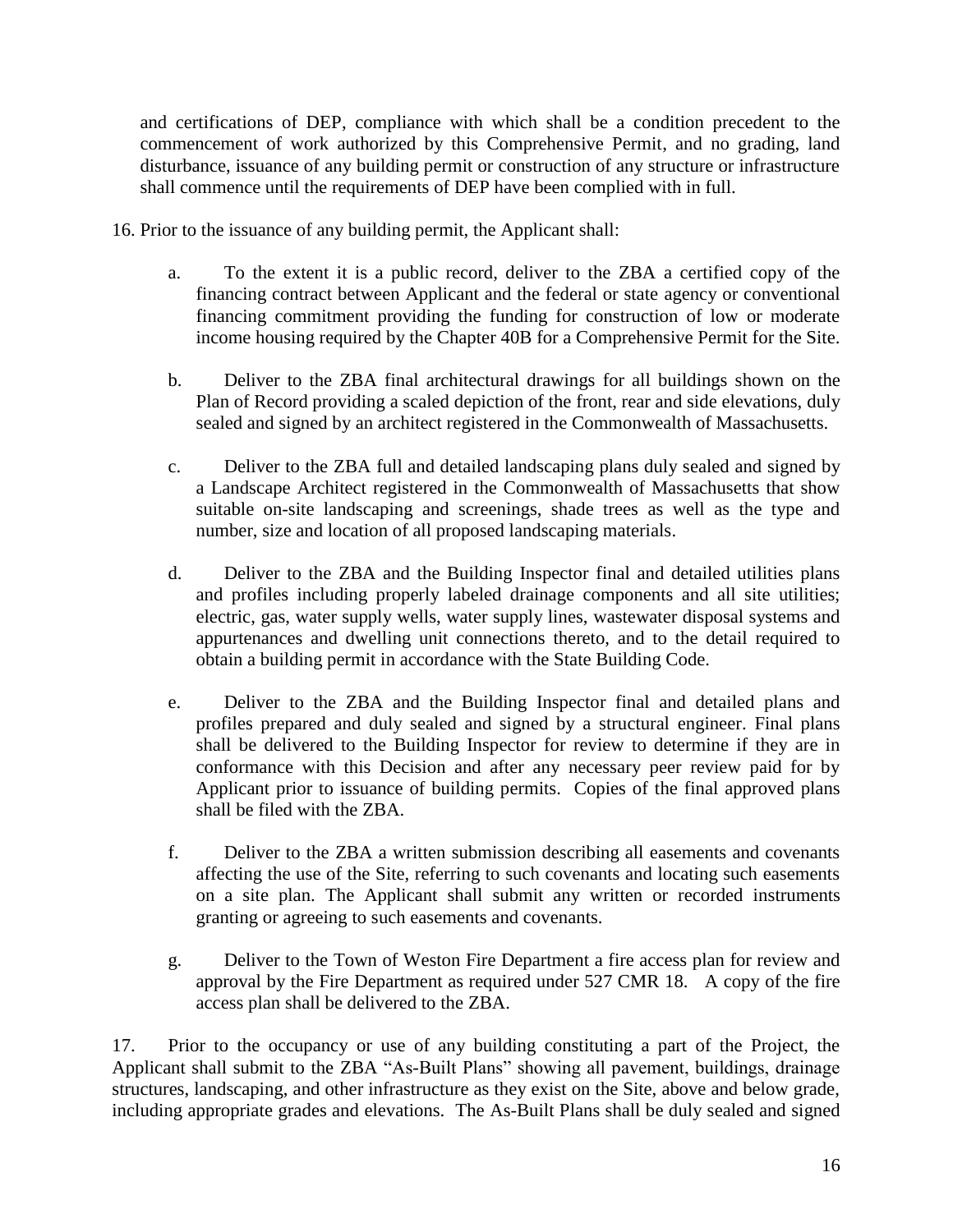by a registered land surveyor or civil engineer certifying that the Project as built conforms and complies with the conditions of this Comprehensive Permit. Nothing herein shall prohibit the issuance of an occupancy certificate for one or more buildings constituting a portion of the Project, subject to the approval of the Building Inspector.

18. Prior to the occupancy or use of any building constituting a part of the Project, the Applicant shall submit to the ZBA and the Town Engineer accurate as-built utilities plans and profiles, showing actual in-ground installation of all utilities, copies of which shall be submitted to the Weston Department of Public Works after completion of construction.

## B. Site Development/Construction Conditions

1. The Applicant shall ensure safe and convenient vehicular access to the Site during the entire duration of the construction of the Project. Parking during construction shall be prohibited along North Avenue. No vehicle associated with the construction of the Project shall remain standing or idling on adjacent public roadways.

2. The Applicant shall submit a construction and permitting schedule to the Building Inspector prior to the start of construction and regular reports as appropriate or upon request by the Town with copies to the architect designated by the Building Inspector to review and control project status.

3. The Applicant shall forward final signed and sealed architectural plans to the ZBA and the Building Inspector at the time of applying for building permits. All construction shall be inspected by the Building Department and shall be in compliance with all Massachusetts State Building Code Requirements, and all other state and federal requirements that apply, including all local requirements that are not waived below.

4. The Applicant shall be responsible for ensuring that nuisance conditions do not exist in and around the Site during the construction operations. The Applicant shall at all times use all reasonable means to minimize inconvenience to residents in the general area and to maintain security at the Site during construction.

5. Hours: The hours of operation for any construction activities on-Site shall be consistent with Article III, Section 13 of the Town of Weston General By-laws. Specifically, construction activity shall be permitted Monday through Friday, from 7:00 am to 6:30 pm. Construction activity shall also be permitted on Saturdays from 7:00 am to 5:00 pm; provided however that such activity shall be limited to interior work only, and may be undertaken only when the building or structure is constructed to the point where such activity cannot be heard outside the building or structure. No outside construction activity shall take place on Saturdays except between the hours of 8:00 am and 3:00 pm. No outside construction activity shall take place outside the specified permitted hours or on Sunday or New Years' Day, Memorial Day, July Fourth, Labor Day, Thanksgiving, Christmas, or other legal holiday, except as may be permitted on a case by case basis by the Chief of Police, or his designee, based on unusual circumstances.

These limits shall not apply in the event any public agency requires emergency work to remediate/mitigate a hazardous situation.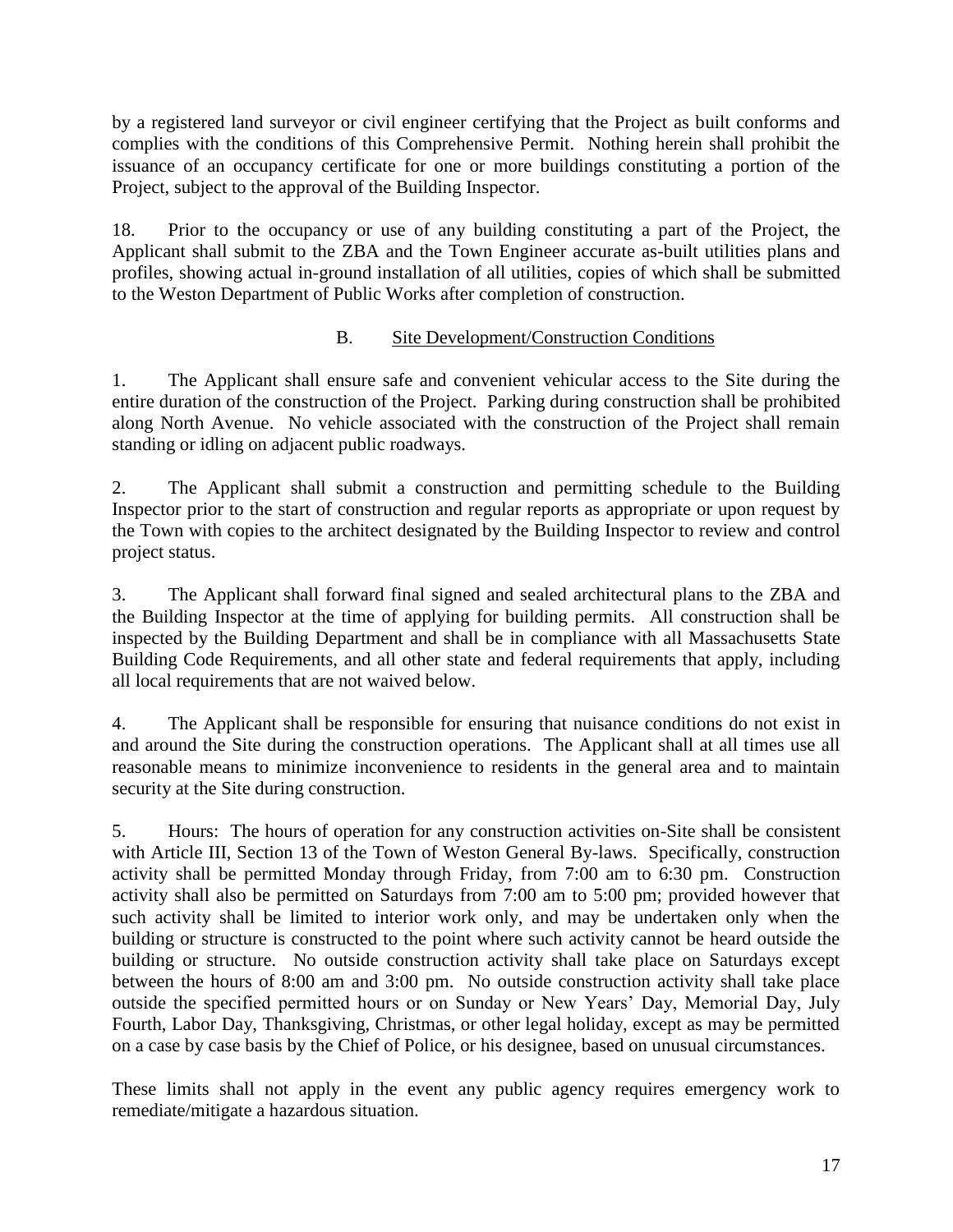6. Noise: The Applicant shall implement measures to ensure that noise from Project construction activities does not exceed acceptable levels, as set forth by Federal and State regulatory agencies. The Applicant shall cease any excessively loud activities when directed by the Building Inspector.

7. Roads: The Applicant shall be responsible for maintaining, repairing and sweeping North Avenue and the Project's interior roadway, and for the removal of snow and sanding of the Project's internal walkways and roadway during construction of the Project. All public ways shall be maintained and kept free from construction debris. The Applicant and its contractors, employees and agents shall perform cleanup of all construction debris, including soil caused by Site construction activity, on adjacent public streets and within 100 yards from the entrance to the Project, as needed. The Applicant is responsible for obtaining an accurate pre-construction survey of the surrounding roadways to the Site, shall be responsible for any repairs to such roadways necessitated by Applicant's construction activities, and shall review the same at the preconstruction meeting referenced in Paragraph 8, below. The Applicant shall monitor damage to public streets and shall promptly repair any damage to public infrastructure caused by any Site construction activities undertaken by the Applicant's contractors, employees, or agents.

8. Prior to starting any work under this Comprehensive Permit, the Applicant and the general contractor shall hold a preconstruction meeting with the Building Inspector, Town Engineer, and Department of Public Works representative to review the requirements in order to ensure compliance with this Decision.

9. Prior to starting any work under this Comprehensive Permit, the Applicant shall provide to the Building Inspector:

- a. The company affiliation, name, address and business telephone number of the construction superintendent who shall have overall responsibility for construction activities on site.
- b. A copy of a municipal lien certificate indicating that all taxes, assessments and charges due on the Site have been paid.
- c. Certification from the Applicant that all required federal, state and local licenses and permits have been obtained.
- d. Proof that "Dig-Safe" has been notified at least 72 hours prior to the start of any site work.
- e. Proof that street signage is in place to ensure that emergency personnel can locate the Site to provide emergency services to protect and secure the Site and construction personnel.
- f. At least 48 hour written notice.

In addition, the Applicant shall provide the Building Inspector with at least 48 hours written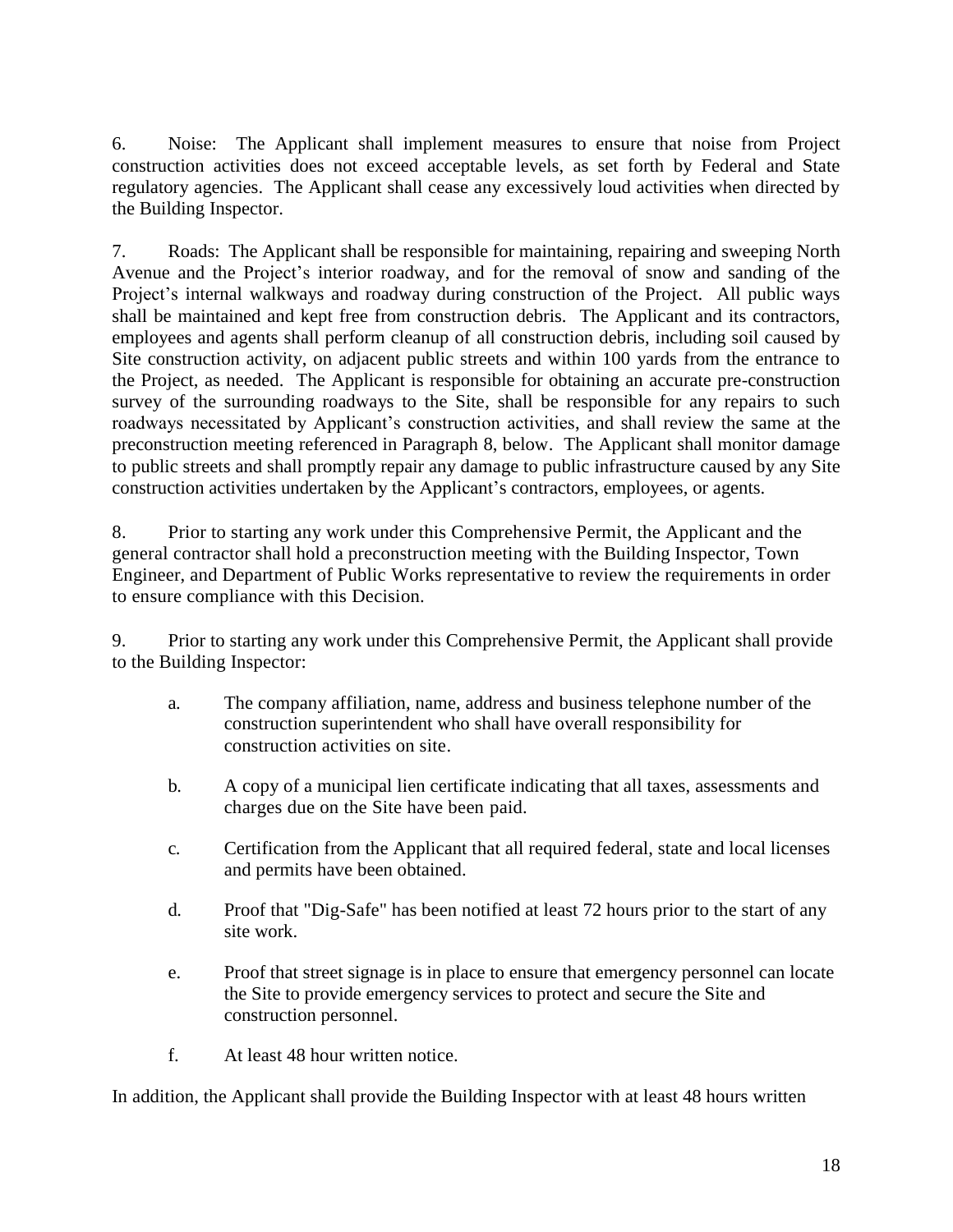notice prior to restarting work if activity on the Site ceases for longer than one month.

10. Utilities: Utilities within the Site, including but not necessarily limited to electric, cable and telephone, shall be located underground. A final utility plan approved by the applicable public utility companies shall be submitted to the Town Engineer and Building Inspector at such time as required.

11. The Applicant shall install and maintain sedimentation control devices during construction to prevent movement of sediments from the construction site to off-site areas, into the adjacent right-of-way, into adjacent water bodies via surface run-off or into underground drainage systems. Sedimentation and erosion control shall be accomplished on and/or adjacent to the following work areas:

- a. Earthwork stockpiles and on-site storage and staging areas.
- b. Cut and fill slopes and other stripped and exposed graded areas.
- c. Constructed and existing swales and ditches.
- d. Unestablished lawns and seeded embankments or other open areas.

Periodic maintenance of all sediment control installations shall be provided to ensure the intended purposes are accomplished. Sediment control measures shall be in working condition at the end of each day. After any significant precipitation or wind event, sediment control devices shall be inspected for integrity. Any damaged device shall be corrected immediately.

12. No areas shall be left in an open, unstable condition longer than sixty (60) days. Bare ground that cannot be permanently stabilized within sixty (60) days shall be stabilized by annual rye grass following U.S. Natural Resource Conservation Service procedures. Final stabilization shall be accomplished by loaming and seeding exposed areas. Disturbed areas shall be brought to final finished grade and stabilized permanently against erosion as soon as practicable.

13. At such times as any building or other structure remains in an open or unstable condition, the Applicant shall provide additional site security as needed.

14. No blasting shall be conducted on the Site without a modification of the Permit.

15. Prior to issuance of building permits, the Applicant shall:

a. Provide to the Building Inspector a final Stormwater Pollution and Prevention Plan to address specific sedimentation, erosion and dust control, which illustrates, at a minimum, locations of measures such as hay socks, silt fence, sedimentation basins, and all other erosion controls on the plans, and provides detailed construction sequencing and methods to protect the infiltration capacity of each infiltration system.

b. Obtain a National Pollutant Discharge Elimination System General Permit (NPDES)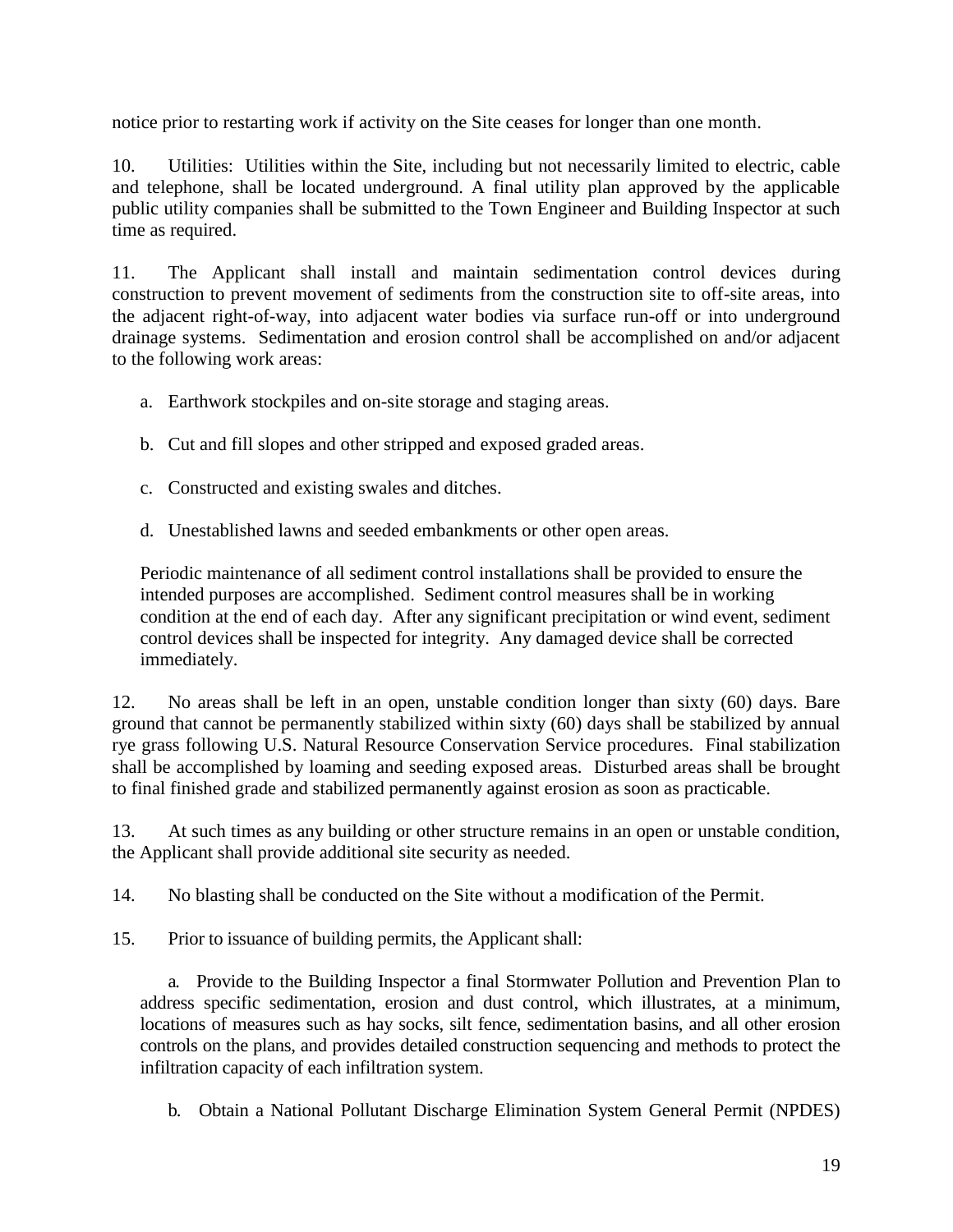from the United States Environmental Protection Agency, as necessary for construction of the Project at the Site.

c. Provide procedures that outline the specific operation and maintenance measures for all stormwater/drainage facilities, including any temporary facilities that shall be employed to minimize or eliminate the threat of transmission of mosquito-born diseases to the residents of the Project and nearby residents.

16. During construction, no run-off shall be directed down the driveway onto North Avenue or onto abutting properties. The following conditions shall be implemented by the Applicant during construction:

- a. Maintain the construction site free of dust that would create a hazard or nuisance to adjacent properties.
- b. Trucks hauling debris shall be covered and wet down as required to minimize dust. Spillage on roads shall be cleaned up immediately, and overloading trucks, which may contribute to spillage on haul roads, is prohibited.
- c. Maintain any drainage or sediment controls in good working order (hay bales, silt fencing, etc.). Inspect all drainage and sediment controls prior to and immediately after, any storm event.
- d. North Avenue shall be swept clean of dirt, sediment, construction debris, etc., at the end of each workday.

17. Covered dumpster(s) shall be used during construction to keep debris within the Site, and the Applicant shall be responsible for the prompt removal of any debris which escapes enclosure. Use of the dumpster(s) shall be limited to the duration of the active construction period.

18. All fill used in connection with this Project shall be clean fill, as approved by the applicable Town of Weston department or official with jurisdiction. No fill shall contain any trash, refuse, rubbish or debris, including, but not limited to: lumber, brick, asphalt, plaster, wire, lath, paper, cardboard, pipe, tires, ashes, appliances, motor vehicles or any part of the foregoing. Any fill subject to specialized disposal in conformance with current environmental criteria shall not be used.

19. Prior to issuance of building permits, the Applicant shall conduct a hydrant flow test to determine available flow and pressure to fight a fire, and provide the results of such test to the Water Superintendent and Fire Chief. In the event that there is insufficient water pressure or volume for fire protection, plans shall include on-site improvements such as a fire pump or off-site improvements to the municipal water distribution system as required to maintain a residual pressure of 20 psi in the municipal water distribution system. If any such additional site improvement proves necessary, the Applicant must obtain the Board's approval for a modification of the Permit and the Plan of Record. The procedure for flushing, disinfecting and pressure testing of the water mains shall be approved by the Town's Water Superintendent.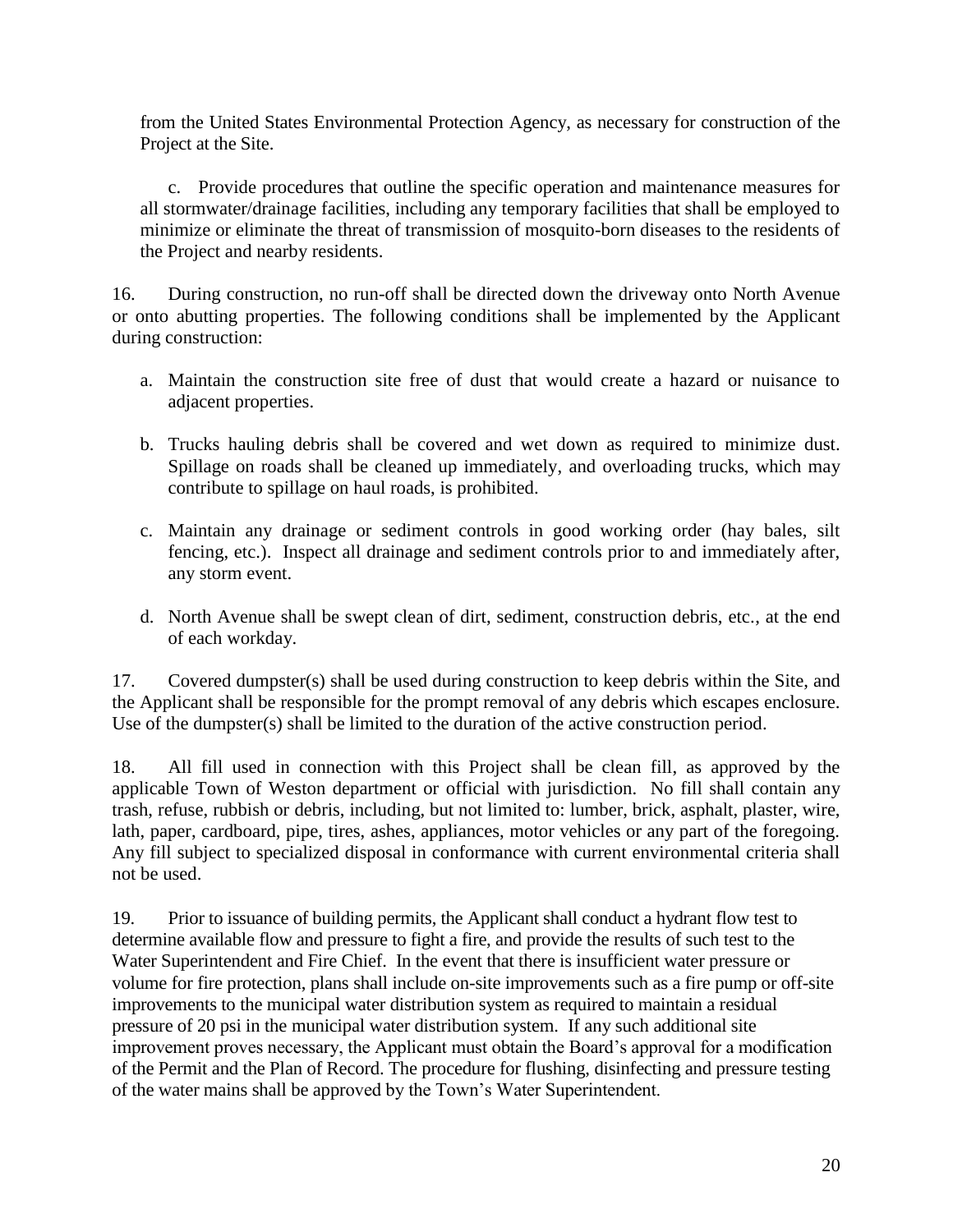20. The following conditions must be adhered to prior to any construction activities and during construction:

- a. The Applicant shall stake the perimeter every ten feet a few inches inside the property line.
	- i. No part of the stakes along the perimeter shall be on abutters' properties.
	- ii. Trees straddling the property line shall be assumed to be jointly owned by the Applicant and the abutter. The perimeter stakes shall be installed on the Applicant's side of jointly owned trees, entirely on the Applicant's property.
- b. The Limit of Work is the limit of grading and general excavation. No construction staging or stockpiling of equipment or materials shall be placed outside the Limit of Work.
- c. The Applicant shall install a Limit of Work fence at the limit of grading and excavation as shown on the Plan of Record, as revised to conform with the Conditions of this Decision. The fence shall prevent debris from exiting the Site and shall prevent trespassers from entering the Site. The fence shall be inspected and approved by the Building Inspector prior to construction for conformance with the Plan of Record, as so revised.
- d. No grading or excavation shall disturb, or undermine the ground of, the adjacent properties. The ZBA requires that the Applicant adjust plant locations whenever existing roots are encountered during excavation for root balls.
- e. No work of any kind shall be permitted outside of the Limit of Work line, either above or below ground.
- f. Any excavation within ten (10) feet of the property line that might affect trees on the property line or on the adjacent properties shall be performed using an air spade, either directly by or under the guidance of a Certified Arborist. The air spade should be used to determine and define the limit of excavation.
- g. During construction of the Project, any exposed roots within ten (10) feet on either side of the property line shall be protected as directed by a Certified Arborist.
- h. Any required root pruning of abutters' trees, if necessary, shall be performed either directly by or under the guidance of a Certified Arborist. Any such root cutting shall occur only on the Applicant's property (unless there is permission or legal right to enter onto abutting property) and shall occur only in accordance with all of the requirements of Massachusetts state law.
- i. The Applicant shall use an air spade to excavate for plant pits for any plantings proposed within ten (10) feet of the property line where existing trees abut it. In the event roots are encountered, applicant shall adjust planting locations in the field to minimize existing root disturbance.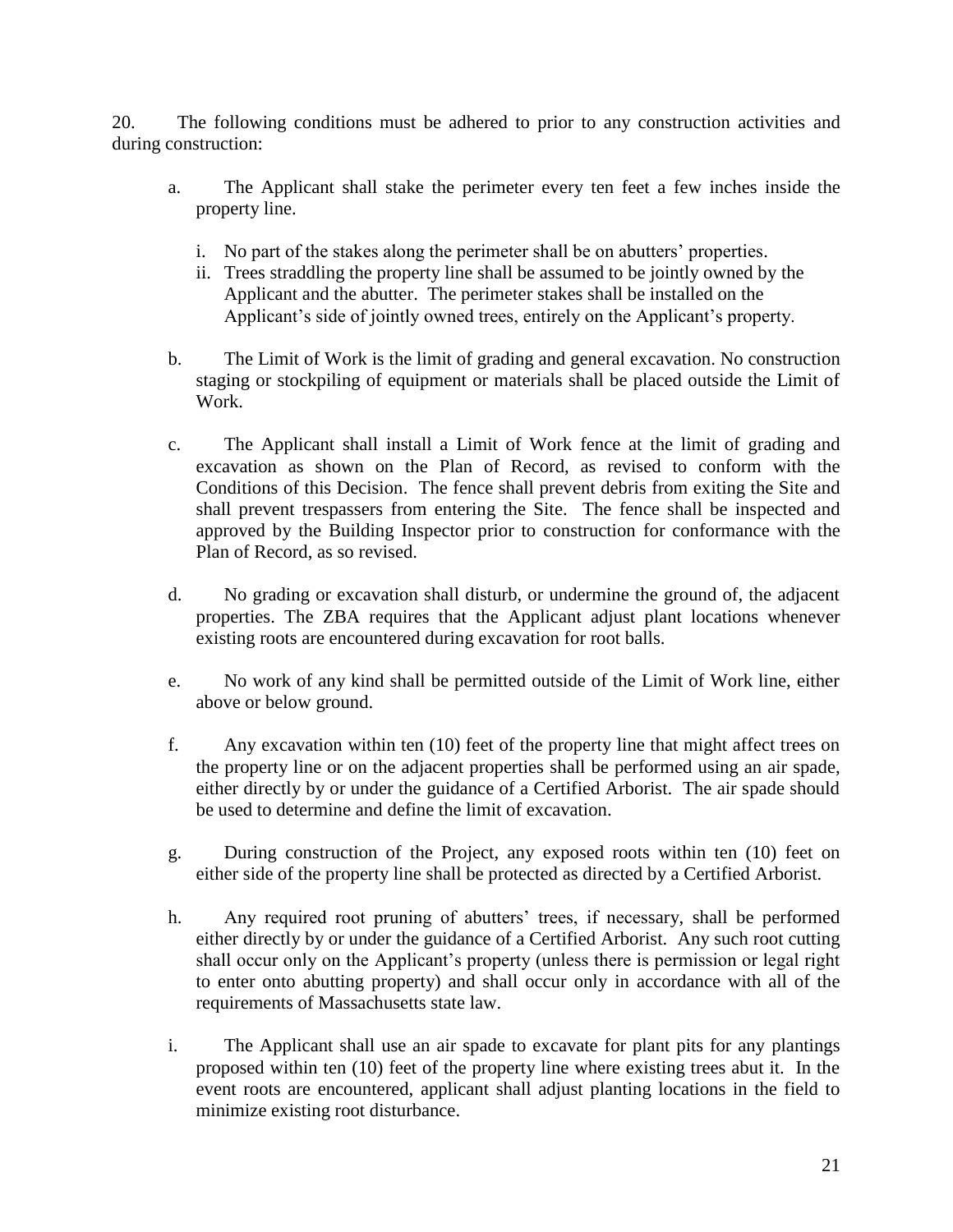j. The Applicant shall comply with the provisions of the following memoranda: "Kendal Village—Tree Protection," and "Kendal Village—Proposed Tree Protection Condition," referenced in Sections I.J and I.K under "Background," above. The escrow sum left blank in Paragraph 5 of the "Offsite Trees" section of the "Kendal Village—Proposed Tree Protection Condition" memorandum shall be \$25,000.

21. All exterior lighting at the Site shall be dark sky compliant and shall not allow spillover of light onto adjoining properties, in accordance with the Plans and the Town's Bylaws

22. With respect to the work to be done by the Applicant on the private way within the Site, no Certificates of Occupancy shall be issued by the Town until the Applicant has fully completed all site drainage and utility work appurtenant to any portions of the Site for which an occupancy permit is to be issued and has installed a binder course of pavement on driveways and parking areas within the Site.

Prior to the issuance of the first Building Permit, a satisfactory surety instrument, that shall not expire unless and until it is satisfactorily replaced or released, shall be provided to the Town, in an amount to be reasonably determined by the Town Department of Public Works, in an amount sufficient to ensure the completion of the top coat of paving. Requests to reduce the surety may be submitted as the work progresses and shall include the amount of requested reduction, a list of work outstanding and a cost estimate of the same. The amount of the surety retained shall be based on the cost estimate of the remaining work, and the surety shall be fully released upon the satisfactory completion of the work in question as voted by majority vote of the ZBA.

## C. Legal Requirements

1. The Applicant shall be bound by all conditions and requirements set forth in this Comprehensive Permit.

2. The internal roadways, utilities, drainage systems, wastewater collection, and all other infrastructure shown in the Plan of Record shall remain private, and the Town of Weston shall not have, now or ever, any legal responsibility for the operation or maintenance of the infrastructure, including but not limited to snow removal and trash collection.

3. No changes to the Plan of Record, as amended to comply with this decision, including renderings or drainage plans, shall be made without prior approval by the ZBA, after such notice and hearing, if any, required under 760 CMR 56.05(11).

4. Any modifications to this Permit shall be subject to the provisions of 760 CMR 56.05(11), or any successor regulation thereto.

- 5. The following conditions must be satisfied prior to issuance of a Certificate of Occupancy:
	- a. Utilities and Infrastructure compliance: All utilities (water, septic/force main, electrical,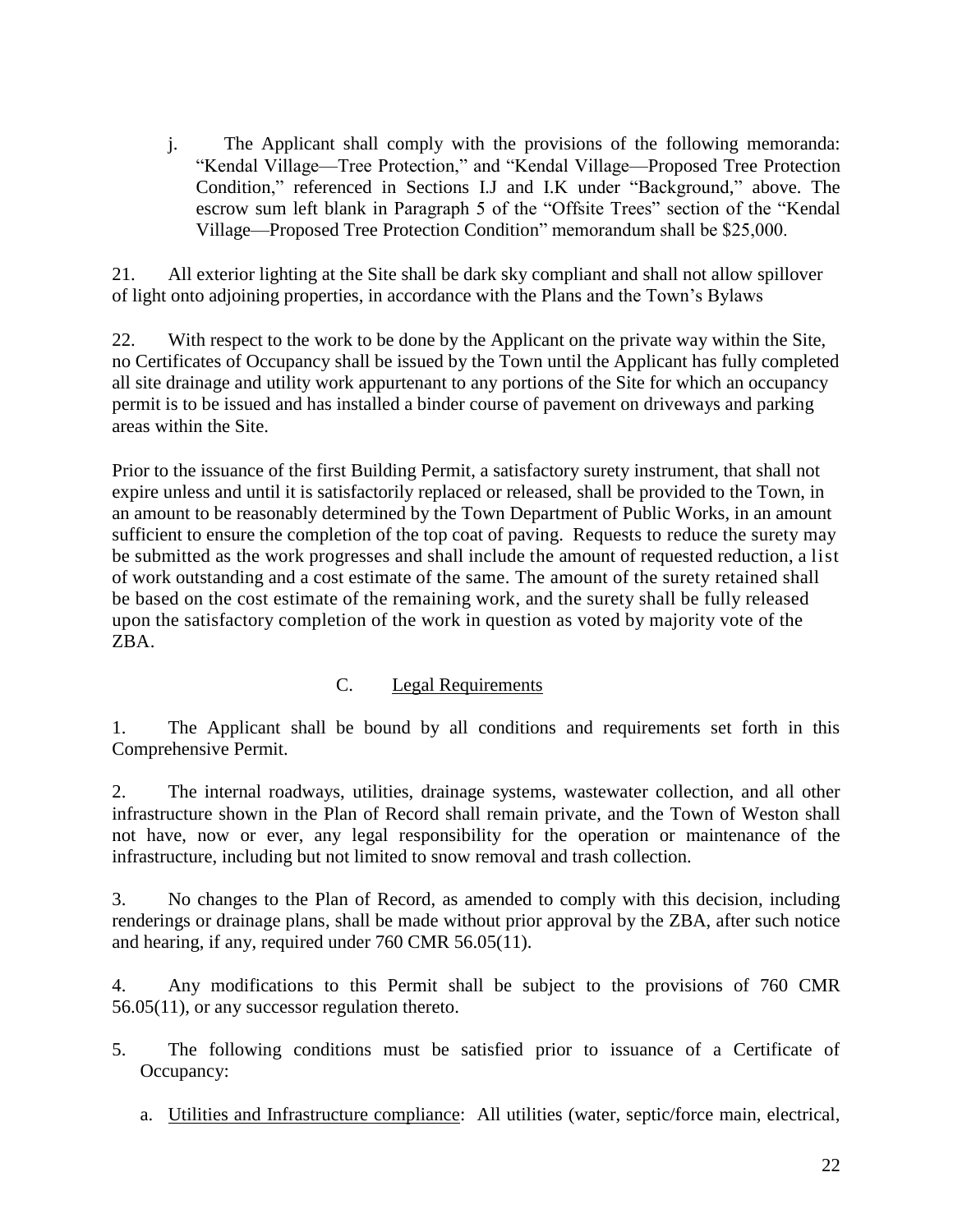cable and gas) shall be installed as shown on the Plan of Record, as amended to comply with this Decision, and in accordance with Town standards.

- b. Utility Easements: All easements for private systems within a public way shall stay secured via license agreement or other action from the Town. Cross easements from all property owners in the area shall be secured to clarify legal rights for various existing and proposed utilities to be located on the site to the extent required.
- c. Roadway Improvements: The Applicant shall install a stop sign on the Site at the North Avenue entrance.
- d. As-Built Plan for New Utilities: The Applicant shall prepare an "As-Built" plan of any new utilities and roadway improvements, indicating location and depth of any new utilities, layout of roadway and other features, as constructed. This plan shall be provided to the ZBA and the Building Inspector prior to the final coat of asphalt being installed on the roadway.
- e. Delineation of Town Layout: The Applicant shall set two (2) granite bounds to delineate the Town layout, at the end of the interior drive facing North Avenue.
- f. Fire Hydrant: There shall be a single fire hydrant at a location approved by the Weston Fire Department.

6. This Comprehensive Permit shall lapse if the Applicant does not commence construction within three (3) years of the date it becomes final (which is the date this Decision is filed with the Town Clerk if no appeal is filed, or the date the last appeal is decided or otherwise terminated favorably to the Applicant in the event of an appeal). The ZBA may authorize an extension of the three (3)-year period under the applicable state regulations. Construction shall be completed within five (5) years of this Permit taking effect. No phasing of this Project shall take place without the prior approval of the ZBA.

7. The provisions of this Comprehensive Permit shall be binding upon the Applicant and its successors and assigns, and the authorizations and obligations hereunder shall run with the land. Any instrument for sale or transfer of rights or interests in all or any part of the Site shall include a condition that all successors are bound by the terms and conditions of this Comprehensive Permit. This Permit is issued to 269 North Ave, LLC. Any subsequent transfer of this Comprehensive Permit to a person or entity other than 269 North Ave, LLC shall require notice to the Board and written confirmation from DHCD pursuant to 760 CMR 56.05(12)(b), that the transferee meets the project eligibility requirements in 760 CMR 56.04(1) and shall be confirmed to the Board in writing.

8. The Applicant shall not take any action, or fail to take action, such that the Project would be brought out of compliance with M.G.L. ch. 40B, this Comprehensive Permit, or the applicable DHCD Regulations and Guidelines.

9. The form of the proposed lease shall be provided by Applicant to the ZBA for review and approval by Town Counsel prior to issuance of Certificates of Occupancy. The Applicant shall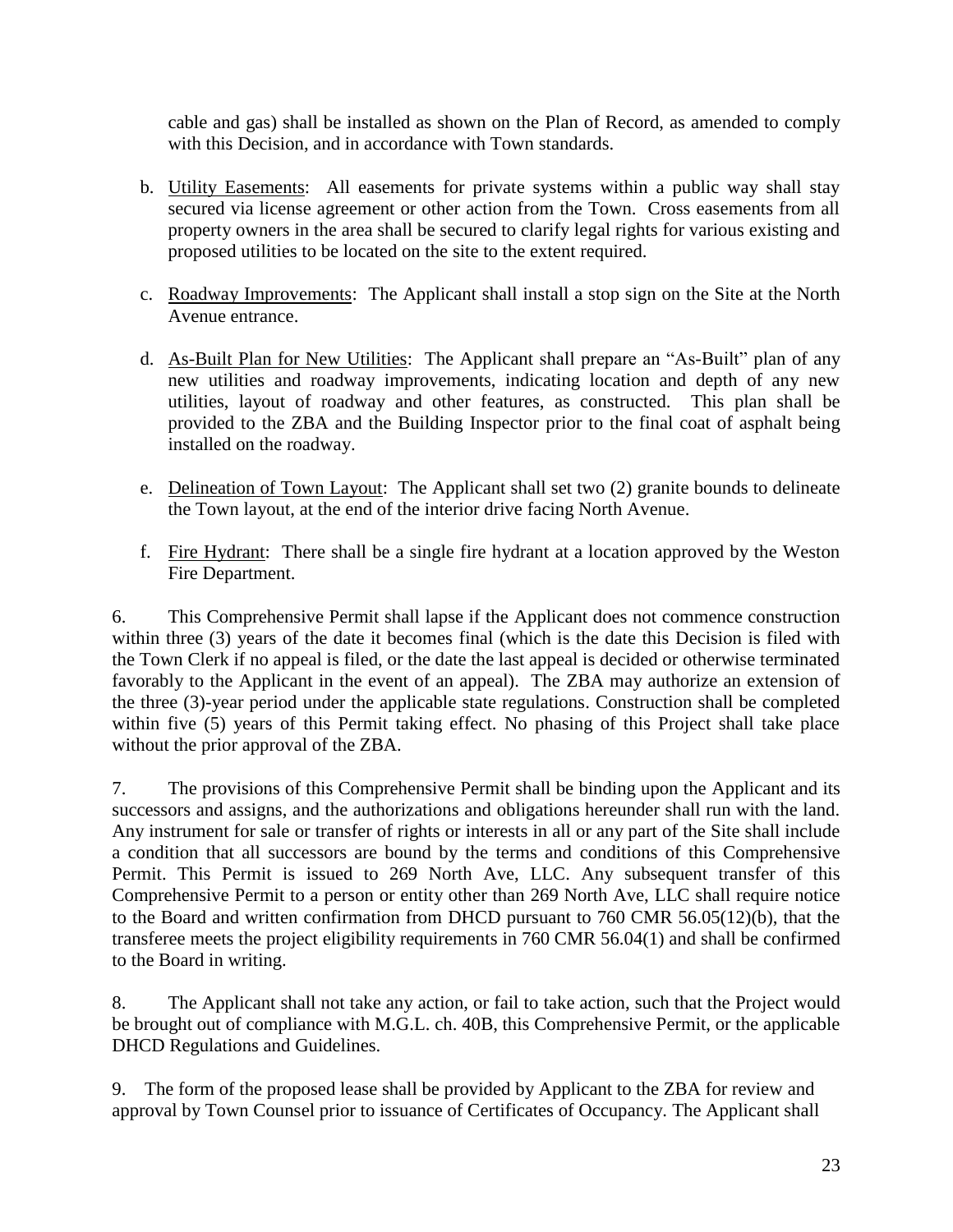be required to pay for the reasonable cost of legal review of the post-approval documents. Copies of all final documents shall be filed with the Board.

10. The Applicant shall be responsible for maintaining landscaping and shall be responsible for trash removal, snow removal, biannual inspection and maintenance of catch basins, dry wells, annual pump out and inspection of septic systems, and other infrastructure maintenance

# D. Traffic, Safety and Other Conditions

1. On-site traffic signage and pavement markings shall conform to the applicable standards of the current edition of the Manual for Uniform Traffic Control Devices (MUTCD).

2. Appropriate driveways, sidewalks and curbing, sufficient for the safe separation of pedestrians from moving vehicles, shall be provided throughout the Site as shown on the Plan of Record to allow safe vehicular and pedestrian access within the Site and between the proposed buildings.

3. Fire protection methods and systems shall meet all State Fire Code requirements and be approved by the Weston Fire Chief or his designee.

# E. Affordability Requirements

1. The Affordable Units:At least twenty-five (25%) percent of the units within the Project (four (4) of the sixteen (16) rental units) shall be made available for sale to low and moderateincome individuals (those who earn 80% of AMI or households as defined by MassHousing.

2. Because of the acute need for additional affordable housing in Weston, the Applicant shall work diligently to provide local preference to Weston residents. To the extent allowed by the Subsidizing Agency, the Applicant shall provide a preference category to the extent allowed under State and Federal law. To the extent the Subsidizing Agency requires evidence be provided in support of the Local Preference, it shall be the responsibility of the Town to provide such evidence, but the Applicant shall assist the Town in the gathering of the necessary evidence. This condition shall become void if the Subsidizing Agency does not approve this Local Preference requirement prior to such time as the Affordable Units are ready to be marketed, or shall be voidable by the Board if the preference would preclude the Affordable Units from being included on the Town's SHI. Local preference shall be given to Weston residents to the extent allowed under State and Federal law. The Applicant and such other designee approved by MassHousing shall make a diligent effort to locate eligible persons who meet the necessary qualifications as well as the applicable income requirements. Any additional costs to the Town for establishing and monitoring a lottery system for the Affordable Units shall be borne by the Applicant.

3. Perpetual Affordability Restriction: Prior to the issuance of any building permits, a Regulatory Agreement shall be executed and recorded with evidence of recording provided to the Board. The Regulatory Agreement shall require that the Affordable Units in the Project will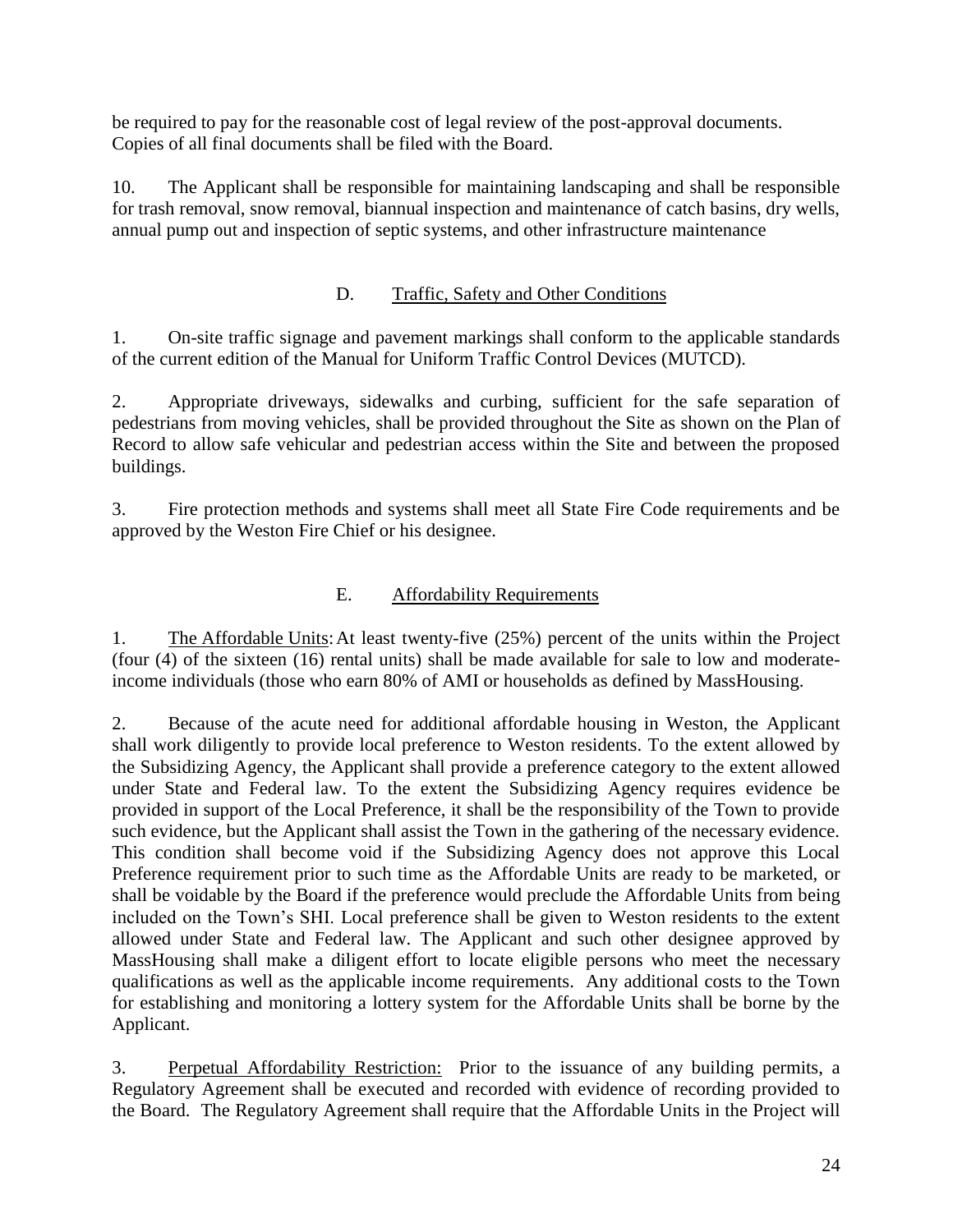be rented to income qualifying (i.e., 80% of AMI as defined above) individuals or households in perpetuity in accordance with this Decision.

In addition, as this Decision grants permission to build the Project under the Comprehensive Permit Statute, M.G.L. ch. 40B, §§20-23, and as the Applicant has obtained the benefits of a Comprehensive Permit, the Project shall remain subject to the restrictions imposed by this Decision and the affordability restriction required by Chapter 40B, for as long as the Project is not in compliance with the Town of Weston's zoning requirements that would be applicable to the Site and the Project "but for" this Comprehensive Permit. Accordingly, this Decision restricts all of the four (4) Affordable Units for as long as the Project is not in compliance with the Town of Weston's Zoning By-law, so that those units continue to serve the public interest for which the Project was authorized. It is the express intention of this Decision that the period of affordability shall be the longest period allowed by law.

A springing affordable restriction and regulatory agreement shall be signed with the Town and recorded at the Registry of Deeds.

If the Comprehensive Permit is modified, then the parties shall modify the Regulatory Agreement to conform the Regulatory Agreement to the modifications.

4. Regulatory Agreement: The Applicant must execute a Regulatory Agreement with the subsidizing agencies and submit copies of said agreement to the Board. In the event that MassHousing does not serve as the subsidizing agency for the Project, the Applicant will execute a Regulatory Agreement with the Town of Weston in substantially the same form used by MassHousing. The Regulatory Agreement shall also contain provisions governing the protection and administration of the Affordable Units covered by this Decision.

5. The Applicant shall enter into a Permanent Restriction/Regulatory Agreement with the Town, in a form and substance reasonably acceptable to the Board and its Counsel (the "Town Regulatory Agreement"), which shall be recorded with the Middlesex County Registry of Deeds against the Property prior to issuance of any building permit for the Project, and the Town Regulatory Agreement shall only become effective if and when the Regulatory Agreement with the Subsidizing Agency is terminated, expires or is otherwise no longer in effect and is not replaced with another regulatory agreement with another Subsidizing Agency, and shall restrict or limit the dividend or profit of the Applicant only if and as required under M.G.L ch. 40B and 760 CMR 56.00, et seq., and no other, independent limitation on dividends or profits is imposed hereunder; and shall restrict the number of allowed buildings and units to not more than five (5) buildings containing no more than a total of sixteen (16) rental units: two (2) units with three (3) bedrooms; twelve (12) units with two (2) bedrooms; and two (2) units with one (1) bedroom, for a maximum of thirty-two (32) bedrooms. If the Comprehensive Permit is modified in the future, then the Applicant shall take steps to modify the Town Regulatory Agreement to conform to the Permit.

The Town Regulatory Agreement shall constitute a permanent restrictive covenant and shall be recorded against the Site and shall automatically take effect if and when the prior initial affordable housing restriction expires; once it takes effect, it shall be enforceable by the Town of Weston, and it shall require that the Affordable Units shall remain Affordable Units in perpetuity,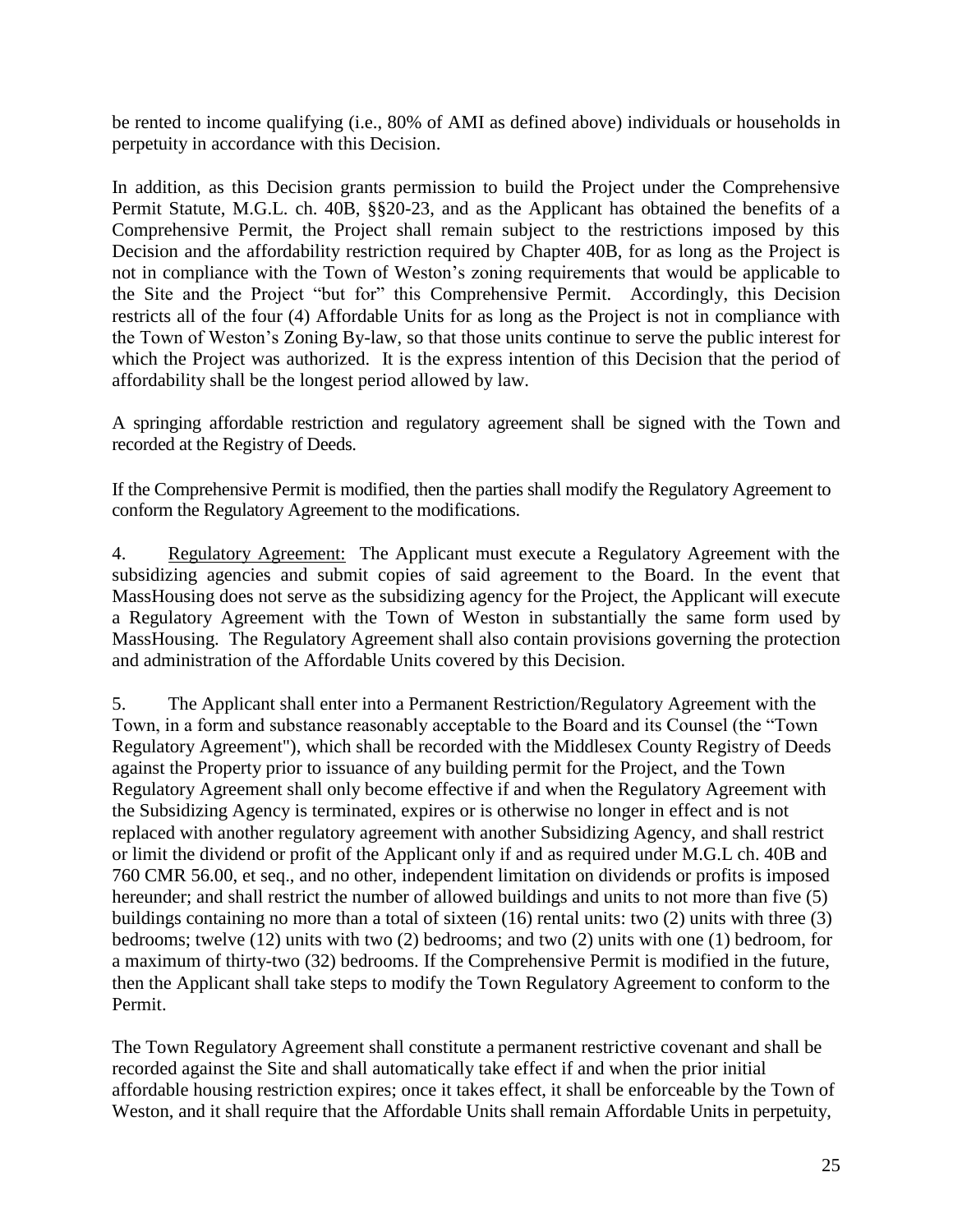meaning, specifically, for so long as the Project does not conform to the Town of Weston Zoning By-laws and, otherwise, for the longest period allowed by law, whichever period is longer.

6. While the Regulatory Agreement with the Subsidizing Agency (or one with another subsidizing agency) is in effect, the Subsidizing Agency shall be responsible for monitoring compliance with affordability requirements pursuant thereto; however, the Town may request, and shall be provided by the Applicant with, all information that is provided to the Subsidizing Agency and may take any steps allowed under M.G.L. ch. 40B and 760 CMR 56.00 in relation to excess profits and enforcement of affordability provisions.

7. When and if the Town Regulatory Agreement takes effect, the affordability requirements shall be enforceable by the Town of Weston or its designee to the full extent allowed by M.G.L. ch. 40B, §§ 20-23. However, this clause shall not be used or construed or otherwise exercised in conflict with the holdings in Board of Appeals of Amesbury v. Housing Appeals Committee, 457 Mass. 748 (2010), or any other relevant decisional law or amendment to M.G.L. ch. 40B, §§20- 23, nor shall the foregoing be deemed to limit the Town's authority to enforce the provisions of this Comprehensive Permit in accordance with the legal exercise of its zoning enforcement powers. At such time as the Town becomes responsible for monitoring the affordability requirements for the Project, the Applicant, or its successors in interest, shall provide the Town with a reasonable monitoring fee.

8. Monitoring Services Agreement: Unless responsibility for monitoring the Project is assumed by MassHousing, prior to commencing construction of the Project, the Applicant shall submit a fully executed copy of a Monitoring Service Agreement to the Board.

9. Audit Requirements: To ensure compliance with the Regulatory Agreement and the requirements of the Comprehensive Permit, the Applicant shall, concurrent with the requirement to provide an annual audit to MassHousing, provide a copy of its annual audit to the Board and the Assessors. To the extent allowed under M.G.L. ch. 40B, the Town and the Board may conduct an independent audit of the Project on an annual basis to ensure compliance with profit limitation imposed by applicable law and/or regulation. If so, the Applicant shall make its books and records available to the independent auditor and shall cooperate fully with the independent auditor's reasonable requests for information.

## F. Surety and Covenants

1. Prior to the issuance of any building permit or the commencement of construction of the Project, the Applicant shall provide to the Board evidence of the security required to be provided to MassHousing for on-site improvements, including the installation of drainage and other common facilities (e.g. water and waste water disposal) shown on the Plan of Record as revised pursuant to this Decision. In addition, the Applicant shall provide security in a form approved by the Board with the advice of Town Counsel or special legal counsel, to secure performance of the construction of traffic, pedestrian, drainage and the other mitigation conditions required by the Comprehensive Permit. The sum of any such security held under this paragraph shall be acceptable to the Weston Department of Public Works and shall bear a direct and reasonable relationship to the expected cost, including the effect of inflation, necessary to complete the subject work, plus an additional amount of fifteen percent (15%) of such estimated costs. Such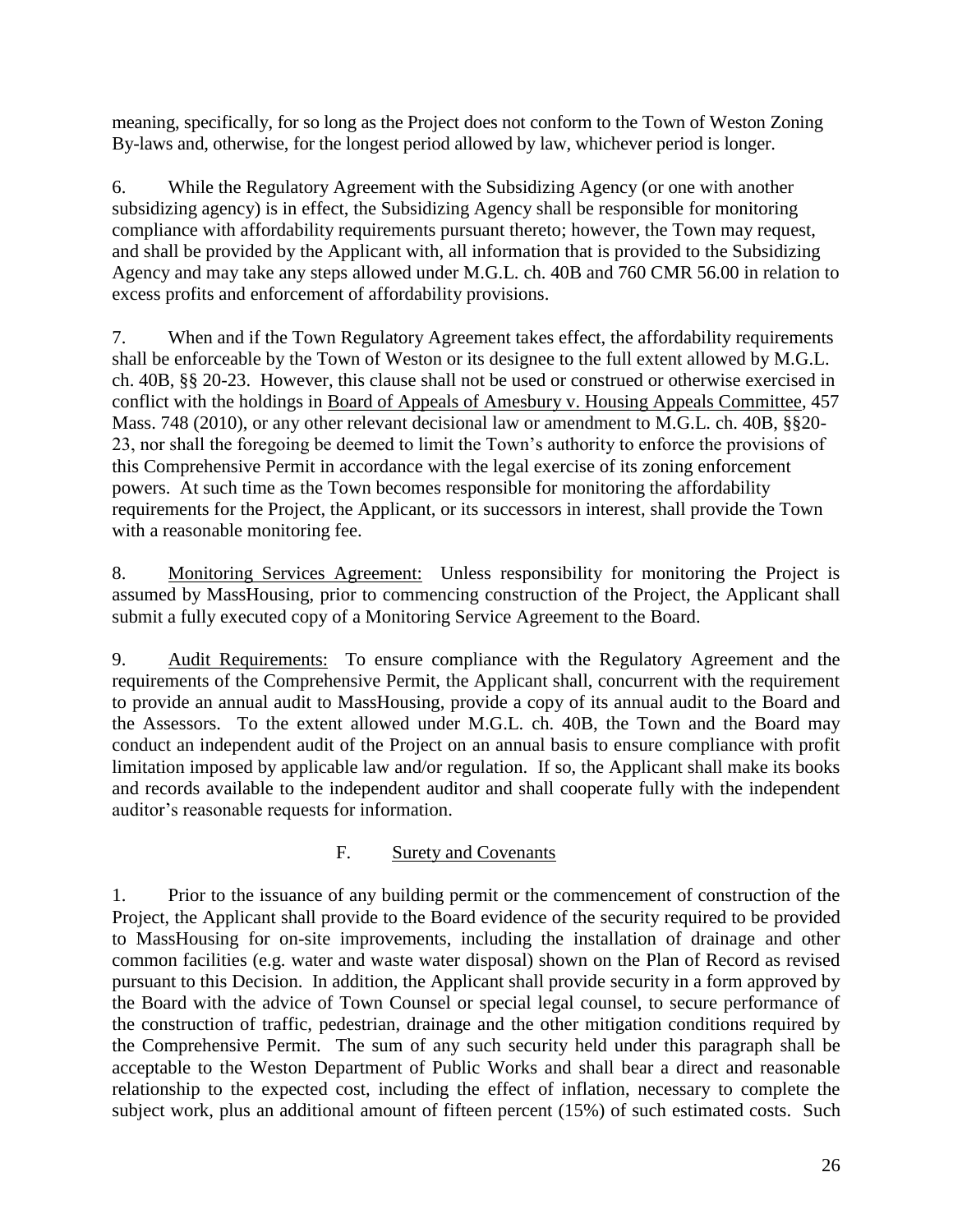amount or amounts shall from time to time be reduced by the Board upon the Applicant's written request, duly supported, so that the amount secured continues to reflect the actual expected cost of work remaining to be completed.

2. To the extent that landscaping for the Project is not completed prior to the issuance of the first certificate of occupancy, the Applicant shall provide the Town with a satisfactory surety, evidenced by a written agreement, that shall not expire unless and until it is satisfactorily replaced or released, and in an amount to be determined by the Board in consultation with Town boards and officials and other consultants based upon the Applicant's reasonable estimate of the costs to complete such landscaping work.

In addition, the Applicant shall provide surety sufficient to loam and seed any disturbed areas that are yet to be developed as per the plans. Such surety shall be held by the Town Treasurer until the Treasurer is notified by the Board to release the surety. Requests to reduce the surety may be submitted as the landscaping work progresses and shall include the amount of requested reduction, a list of work outstanding and a cost estimate of the same. The amount of the surety retained shall be based on the cost estimate of the remaining work, and the surety shall be fully released upon the completion of the landscaping work.

# G. Drainage Conditions

1. On-site stormwater disposal and management shall conform in all respects to the Massachusetts DEP Stormwater Management Program and all applicable provisions of DEP's Stormwater Management Policy, and to the Town of Weston Department of Public Works ("DPW") standards and requirements with regard to stormwater, whichever is the most restrictive and protective of the environment and abutting properties. A final drainage plan, duly sealed and signed, certified by an engineer licensed in the Commonwealth of Massachusetts shall be submitted to the Board prior to the issuance of any building permit. The plans shall contain certification by the engineer that the stormwater disposal and management system shall meet all requirements of DEP's Stormwater Management Policy and Town of Weston's Stormwater By-Laws and Regulations thereunder.

2. All stormwater drainage basins shall be located so as to facilitate the maintenance and operation of the basins and drainage utility.

3. Before any construction may begin, the Applicant shall drill two (2) groundwater monitoring wells in the locations determined by the Weston DPW. Each well shall be drilled to a depth of ten (10) feet below the groundwater level, or until refusal, whichever is reached first. Each well shall be monitored weekly for a total of four (4) weeks, and the results of the monitoring shall be reported to the Weston DPW. Upon receipt of this information, the DPW shall determine whether or not the design of the Applicant's drainage structures and stormwater management system must be modified before construction may go forward.

4. The Applicant, or its successors and assigns, as allowed by this Decision, shall maintain and repair the drainage structures and stormwater management system on the Site as shown on the Plan of Record, as amended to comply with this Decision. The stormwater management system includes, but is not necessarily limited to, detention basins, retention basins, sediment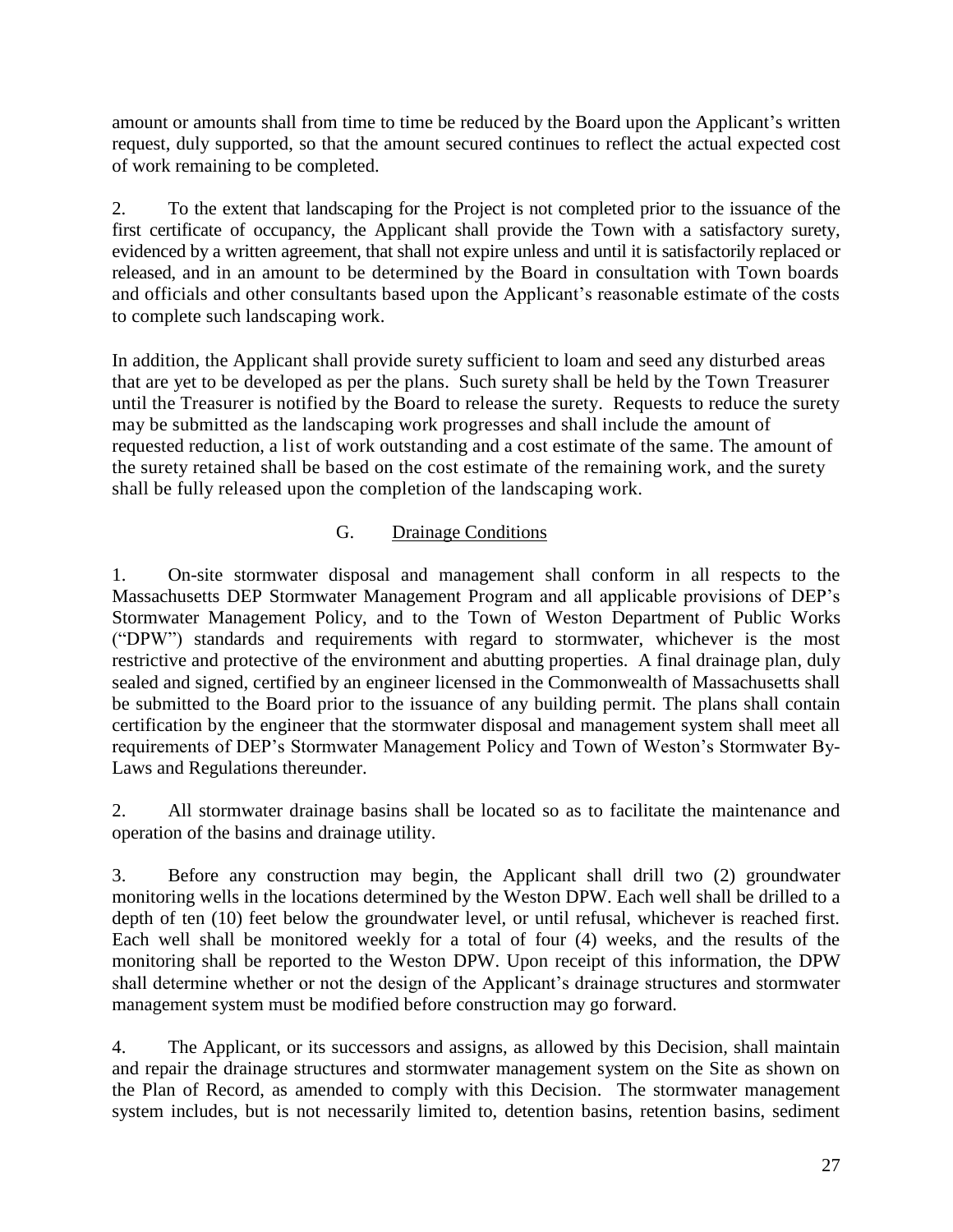forebays, and water quality swales. A plan for the maintenance of the stormwater management system shall be provided to the Board by the Applicant prior to issuance of any building permit. In the event that the Weston DPW determines at any time that the stormwater management system on the site is not being properly maintained or is in need of repair, the DPW shall provide notice to the Applicant or the Applicant's successor in interest. If the necessary work has not been completed within thirty (30) days of the date of such notice, the Town may, but shall not be required to, undertake the necessary maintenance and/or repairs, and the Applicant and its successors and assigns hereby agree to promptly reimburse the Town for any and all costs associated with these repairs.

5. The final site plans shall include a final design of the stormwater management system as well as an operation and maintenance plan therefor, and the design of the system shall comply with the Massachusetts DEP Stormwater Guidelines and the Weston Stormwater By-Laws. The system shall also comply with the following conditions:

- a. Construction: The stormwater infiltration facilities shall be constructed as shown on the Plan of Record, as amended to comply with this Decision.
- b. Inspection: Prior to the backfilling of the system, a representative of the Weston DPW shall inspect the construction of the stormwater infiltration facilities. It is the Applicant's responsibility to contact the DPW for inspection of the work.
- c. Ongoing Maintenance: All portions of the stormwater management system shall be inspected at a minimum of twice per year, following construction, to ensure that they are in proper working order. All sumps are to be cleaned once one quarter (1/4) of their working depth is full of sediment and debris. At a minimum, sumps shall be cleaned once each year, regardless of the depth of accumulated sediment and debris. These requirements shall be incorporated into the Operation and Maintenance Agreement following peer review.

On April 28, 2017, the Board voted 2-1 to adopt the above-stated Conditions.

## Waivers:

The following Waivers requested by the Applicant are acted upon as set forth below:

## General By-Laws:

## Article VIII Zoning By-law

1. Zoning By-law Sections V.A.1 and V.A.4, regarding multi-family use, where the Site is located in Single Family Residence Districts A and D and multiple dwelling units on a single lot are proposed. VOTED 3-0: The request for a maximum of five (5) buildings containing a total of no more than sixteen (16) rental units within a single parcel of land is GRANTED as shown on the Plan of Record as conditioned above.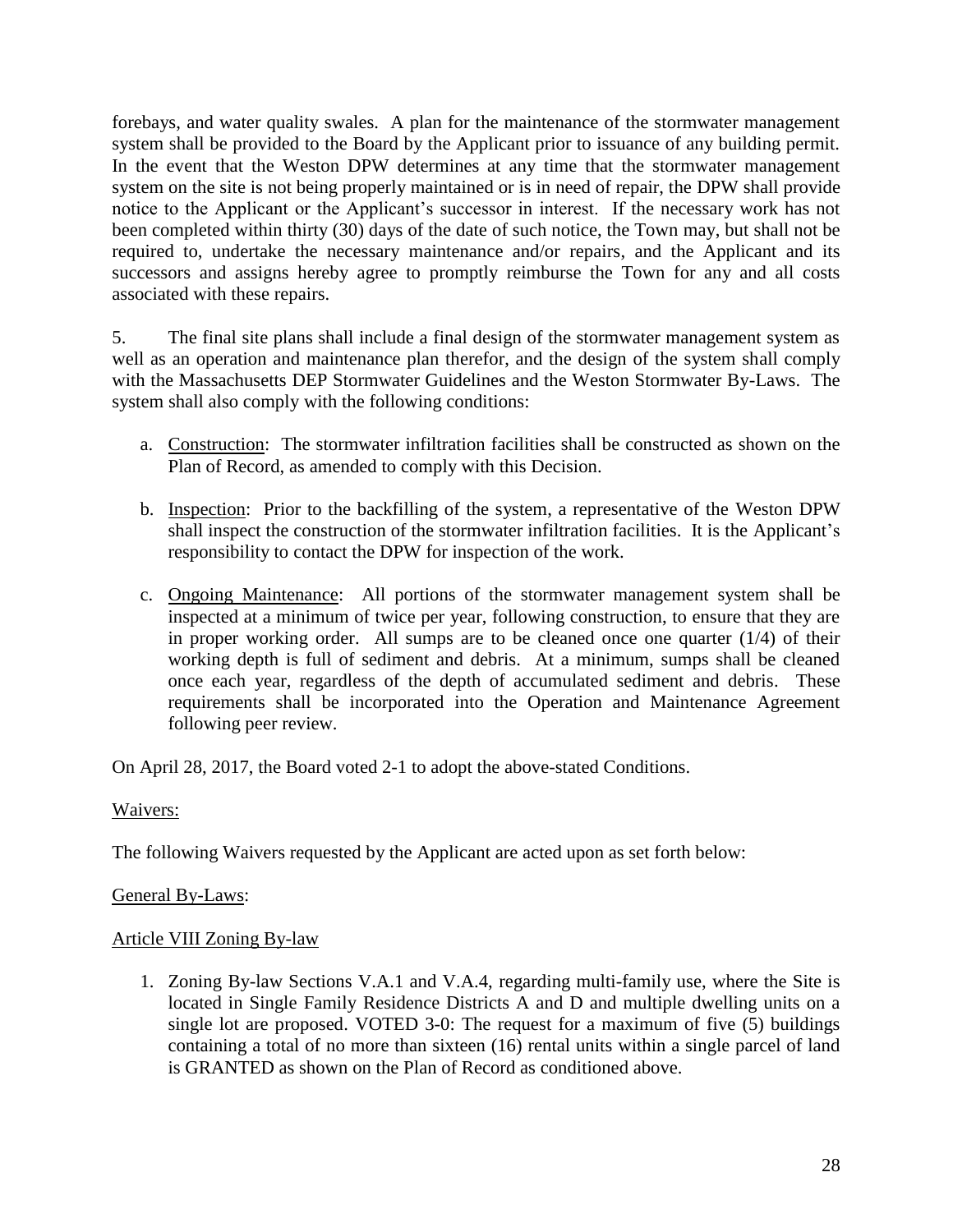- 2. Zoning By-law Sections V.B.1-V.B.6, concerning Uses By Right, by Special Permit and by Site Plan Review. VOTED 3-0: GRANTED. The grant of the Comprehensive Permit above shall constitute the requested Special Permit and Site Plan Review relief.
- 3. Zoning By-law Sections VI.A. (General), VI.B.1 (Single Family Residence Districts A and D), VI.B.2 (Table of Conventional Dimensional Requirements—Single Family Residence Districts A and D and Notes), and VI.E (Height Limitations). Waivers for Lot Size, Street Centerline and Sideline setbacks, Lot Line setbacks, and Building Height Limitations are acted upon as follows:

a. Building E—Straddles Boundary of Residence Districts A and D; District A Minimum Lot Area is 60,000 SF; Applicant has 23,031 SF, as shown on the Plan of Record. VOTED 3-0: GRANTED. The waiver for the substandard lot area respecting Building E is granted.

b. Building E—Minimum Frontage and Minimum Lot Width at Street Setback; 190.55' frontage, as shown on the Plan of Record, where 250' is required. VOTED 3-0: GRANTED to the extent necessary. The waiver for the substandard frontage and lot width at the Street Setback is granted to the extent necessary for Building E.

c. Building E—14.2' minimum setback from Lot Line, as shown on the Plan of Record, where 45' is required in District A. VOTED 3-0: GRANTED.

d. Retaining Wall—25' minimum setback from Lot Line, as shown on the Plan of Record, where 45' is required in District A. VOTED 3-0: GRANTED.

e. Building E—height of 45' as measured from the average natural grade, as shown on the Plan of Record, where 37' is the maximum height allowed under the Zoning Bylaw. VOTED 3-0: GRANTED.

f. Building E—3 stories, as shown on the Plan of Record, where 2.5 stories is the maximum for pitched roofs allowed under the Zoning By-law. VOTED 3-0: GRANTED.

g. Building A—minimum setback of 35.3' from Street Centerline, as shown on the Plan of Record, where 55' is required in District D. VOTED 2-1: GRANTED IN PART, but only to the extent that Building A is a minimum of 40.3' from the Street Centerline.

h. Building B—minimum setback of 37.5' from Street Centerline, as shown on the Plan of Record where 55' is required in District D. VOTED 3-0: GRANTED IN PART, but only to the extent that Building B is a minimum of 42' from the Street Centerline.

i. Building B Portico—minimum setback of 33.2' from Street Centerline, as shown on the Plan of Record, where 55' is required in District D. VOTED 3-0: GRANTED IN PART, but only to the extent that the Building B Portico is a minimum of 37.7' from the Street Centerline.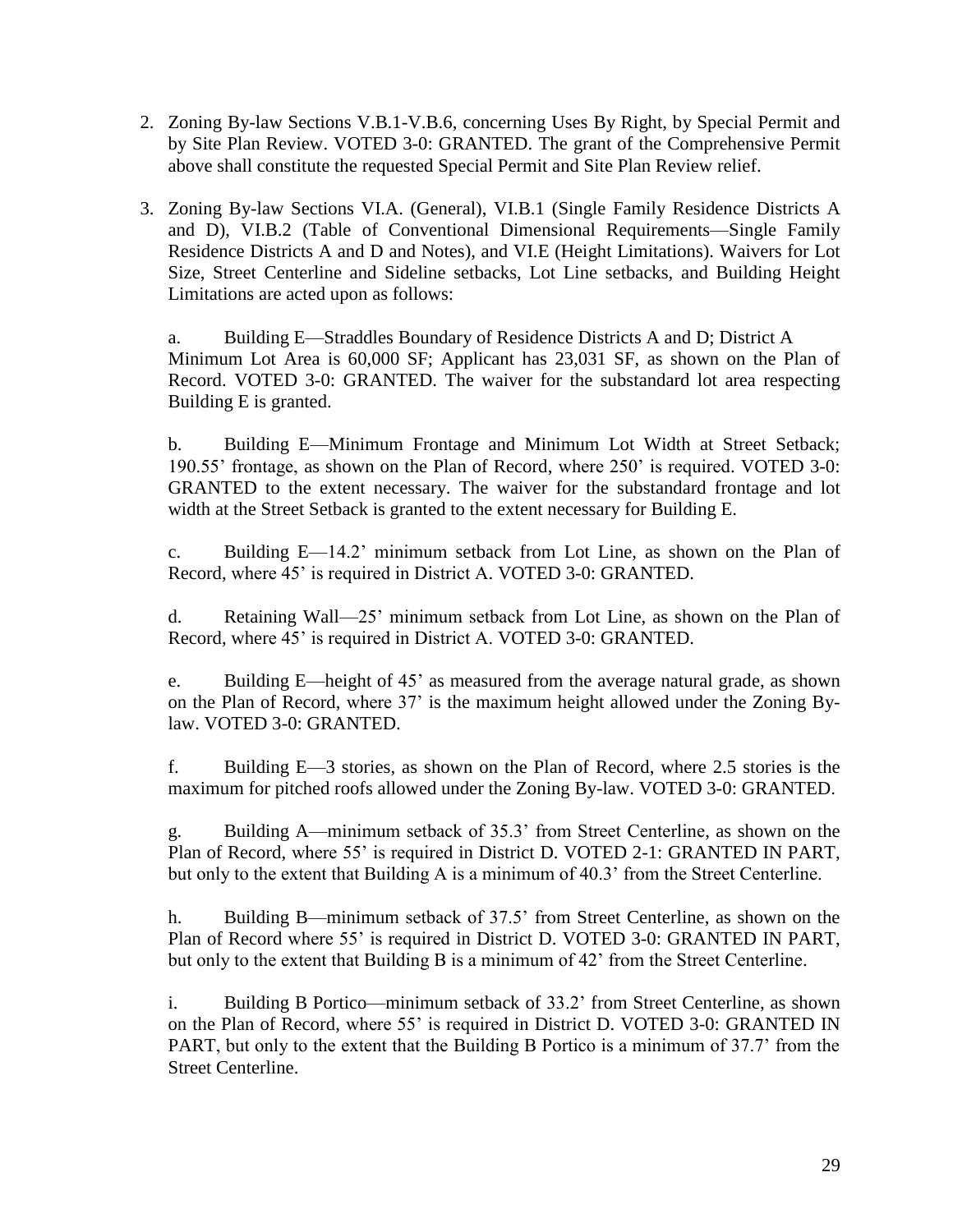j. Building A—minimum setback of 12.3' from Street Side Line, as shown on the Plan of Record where 30' is required in District D. VOTED 2-1: GRANTED IN PART, but only to the extent that Building A is a minimum of 17.3' from the Street Side Line.

k. Building B—minimum setback of 17' from Street Side Line, as shown on the Plan of Record, where 30' is required in District D. VOTED 3-0: GRANTED IN PART, but only to the extent that Building B is a minimum of 21.5' from the Street Side Line.

l. Building B Portico—minimum setback of 12.5' from Street Side Line, as shown on the Plan of Record, where 30' is required in District D. VOTED 3-0: GRANTED IN PART, but only to the extent that the Building B Portico is a minimum of 17' from the Street Side Line.

m. Building A—minimum setback of 18.9' from Lot Line, as shown on the Plan of Record, where 20' is required in District D. VOTED 2-1: GRANTED.

n. Building B—minimum setback of 15.6' from Lot Line, as shown on the Plan of Record, where 20' is required in District D. VOTED 2-1: GRANTED.

o. Building C—minimum setback of 14.5' from Lot Line, as shown on the Plan of Record, where 20' is required in District D. VOTED 3-0: GRANTED.

p. Building D—minimum setback of 14.8' from Lot Line, as shown on the Plan of Record, where 20' is required in District D. VOTED 3-0: GRANTED.

q. Shed—minimum setback of 13.7' from Lot Line, as shown on the Plan of Record, where 20' is required in District D. VOTED 3-0: GRANTED.

r. Building C—height of 43' as measured from the average natural grade, as shown on the Plan of Record, where 37' is the maximum height for pitched roofs under the Zoning By-law. VOTED 3-0: GRANTED IN PART, but only with respect to the portion of Building C that is at least 20' from the Lot Line (i.e., the height of the portion of Building C that is within 20' of the Lot Line shall not exceed 37' as measured from the average natural grade).

s. Building D—height of 39.5' as measured from the average natural grade, as shown on the Plan of Record, where 37' is the maximum height for pitched roofs under the Zoning By-law. VOTED 3-0: GRANTED IN PART, but only with respect to the portion of Building D that is at least 20' from the Lot Line (i.e., the height of the portion of Building D that is within 20' of the Lot Line shall not exceed 37' as measured from the average natural grade).

t. Building C—3 stories, as shown on the Plan of Record, where 2.5 stories is the maximum for pitched roofs under the Zoning By-law. VOTED 3-0: GRANTED.

4. Zoning By-law Section VI.F.2: number and location of dwellings where each house is not on a conforming lot. VOTED 3-0: GRANTED as shown on the Plan of Record as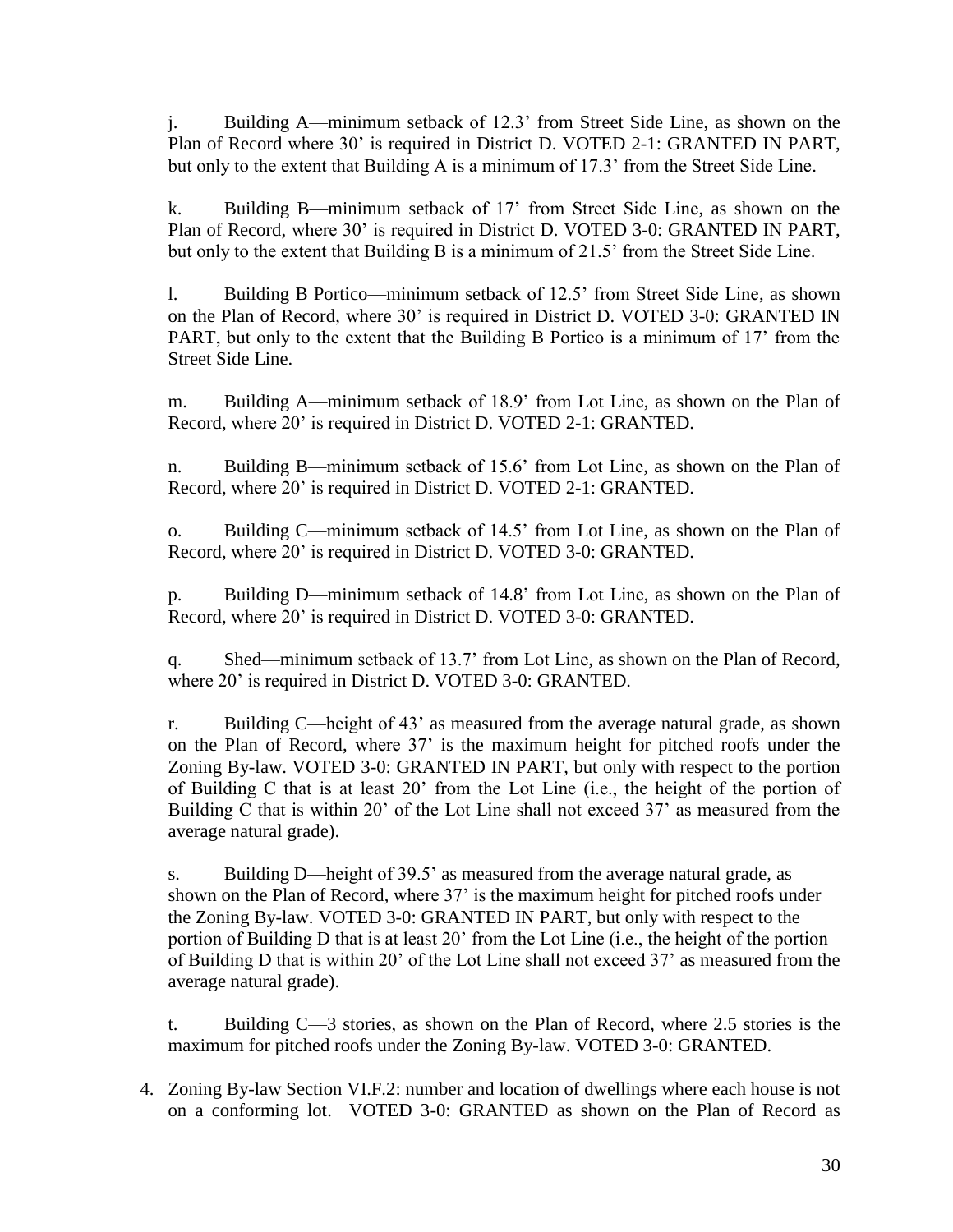amended to comply with this Decision.No relief is granted beyond what is shown on the revised Site Layout Plan C2.00 dated 01.19.17, as amended to comply with this Decision.

5. Zoning By-law Section VI.F.3 gross floor area ratio and conformity to dimensional requirements of the residential district. VOTED 3-0: GRANTED to the degree shown on the Plan of Record, as amended to comply with this Decision.

6. Zoning By-law Sections XI(A)-XI(J) Site Plan Approval from Planning Board for projects over a certain threshold. VOTED 3-0: GRANTED. The grant of the Comprehensive Permit shall constitute the requested Site Plan Approval relief.

### Article XXVII Stormwater and Erosion Control By-law

Sections I-X; Stormwater and Erosion Control. Local procedural requirements. VOTED 3-0: GRANTED. The Board has acted in place of the Stormwater Permitting Authority to grant the necessary relief as shown on the Plan of Record, as amended to comply with this Decision.

### Town of Weston Stormwater and Erosion Control Regulations

Sections 1.0-11.0. Local procedural and substantive requirements. VOTED 3-0: GRANTED. The Board has acted in place of the Stormwater Permitting Authority to grant the necessary relief as shown on the Plan of Record, as amended to comply with this Decision.

### Town of Weston Board of Health Regulations:

### Chapter VI – Sewage Disposal Systems

Section 2 Requirements for Designing Sewage Disposal Systems. VOTED 3-0: GRANTED. The Applicant has obtained Weston Board of Health approval for a non-conventional Perc-Rite septic system, as shown on the Plan of Record, as amended to comply with this Decision, referenced in Section I.C under "Background," above.

Section 2.4 Garbage Grinders. VOTED 3-0: GRANTED with the following conditions: The system is and shall be designed in accordance with Title V requirements, but need not be designed to be 150% of that required by Title V, as Section 2.4 provides. Installation and use of garbage grinders is prohibited. This prohibition shall be contained in the rental documents and presented to all potential renters.

### Local Permits and Approvals

Permit to Connect to Town of Weston Drainage System. VOTED 3-0: DENIED. The Applicant has indicated that such a connection is not necessary in order to comply with all standards and requirements of the Massachusetts DEP's Stormwater Management Policy and the Town of Weston's DPW Stormwater and Erosion Control regulations; the Town of Weston has indicated that the drainage system in question is not available for private use and is available only to serve the public way.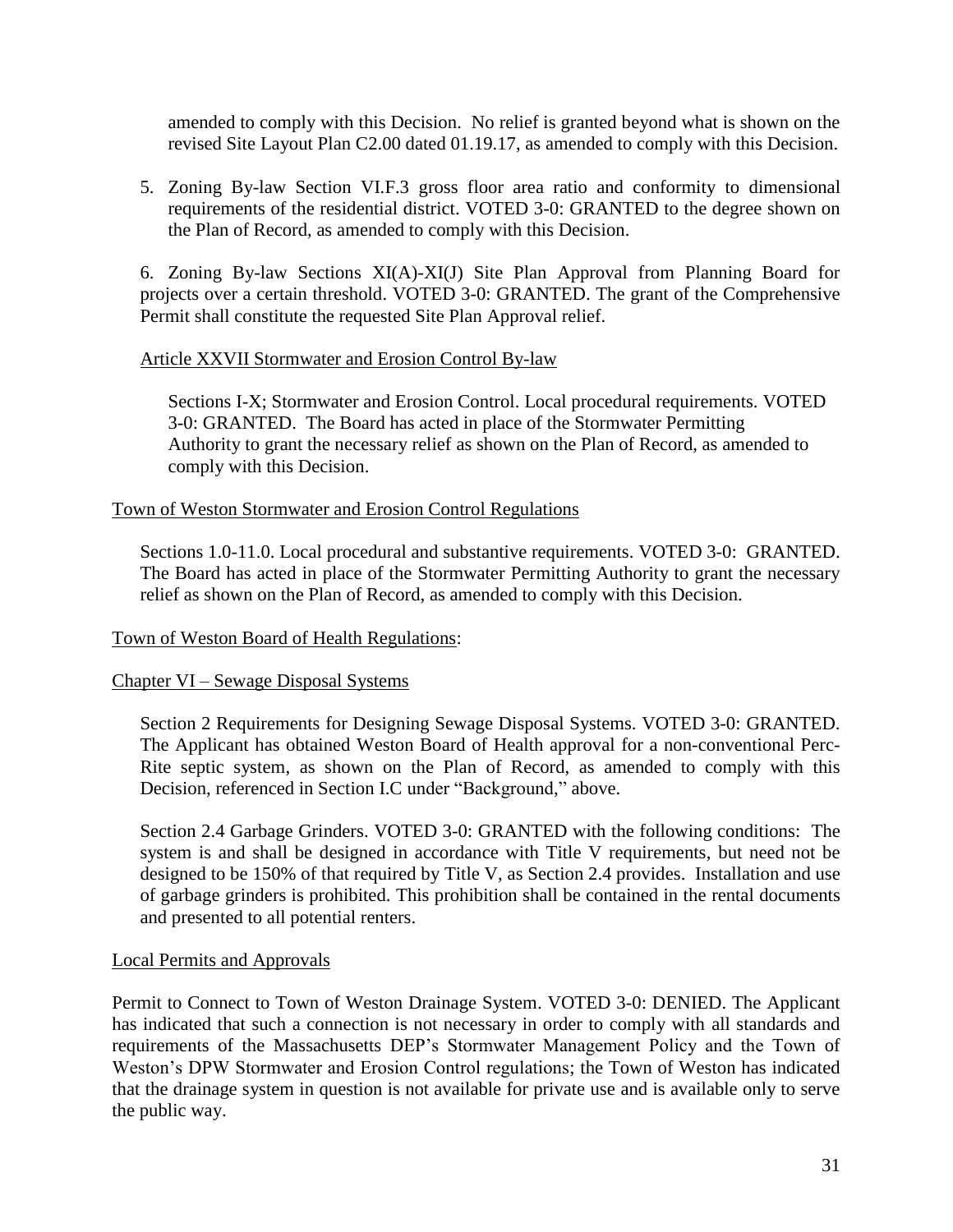Application for Installation of Drinking Water Service Pipe Larger than One (1) Inch in Diameter from Town's Main Line to Street. VOTED 3-0: GRANTED, as shown on the Plan of Record, as amended to comply with this Decision.

Any other waivers necessary to allow construction of the Project, as approved by the Zoning Board of Appeals, are denied without prejudice to specific waivers being requested in the future.

#### Dissenting Statement

Stephen J. Larocque, the Board member who dissented from the Decision, provided the following reasons for his vote:

In my opinion, the following concerns, both individually, and certainly when combined, outweigh the regional need for affordable housing:

- Density—Site Constraints & Inaccuracies: There does not appear to be a definition of the standard to be met, that is, of a "conceptual design." I would argue that the standard for conceptual design appears to be fluid, and is therefore subject to opinion. In my opinion, there is not a direct link between the site/civil plans and the architectural elevations of buildings A and B for example, and therefore does not meet the required standard of care, as previously discussed. I would argue that the architectural components of the Plan of Record are a preconcept and do not show a direct correlation to the site/civil plans. I also believe that Code-related matters, such as compliance with 780 CMR's egress requirements and 521 CMR's accessibility requirements, will require that the buildings be enlarged, which will further constrain the Site, access, and setbacks.
- Massing and Setbacks: I have serious concerns about setbacks and the mass of buildings, and about Buildings A and B in particular. This Project is within the North Avenue Area Historical District, and the architecture, material selection, scale, and massing of these buildings, particularly those located directly on North Avenue, are completely out of character, and in direct conflict, with the Town's designation of this area as a Historical District.
- Site Drainage Issues: I don't believe that several critical issues that were raised during this hearing have been addressed; most notably, the infiltration and exfiltration of the drainage structures as referenced in item #3 of Richard Sweeney's March 20, 2017 memorandum to the Board (referenced in Section II.R under "Background," above). Also, the conclusion of item #2 of Mr. Sweeney's memo is disconcerting ("If groundwater is found during the construction of the system, it will be too late to make any changes, as most of the project will likely be complete."). Again, the horse has left the barn, and these matters have not been addressed. These issues were addressed by Tetra Tech in their January 23, 2017 memorandum (referenced in Section III.A.46 under "Background," above). Replies to the Applicant's Stormwater Report, Sensitivity Analysis, and the DEI/DPW responses to these documents, listed in Section III, above, all raise serious concerns about the design of the Applicant's stormwater management